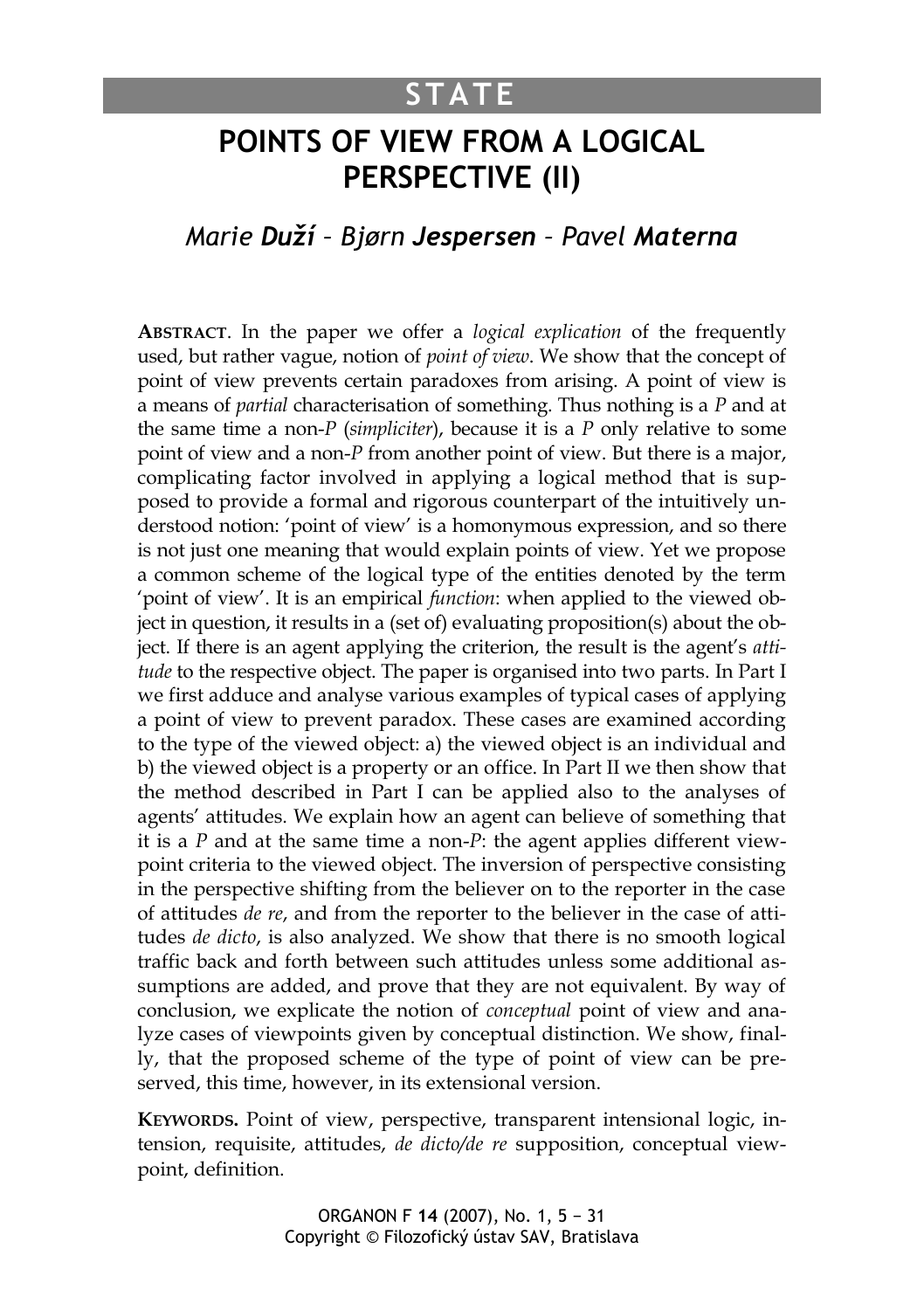## **4. Points of view, attitudes and inversion of perspective**

In Part I we introduced a common scheme of the logical type of the entities denoted by the term 'point of view'. It is an empirical *function*: when applied to the respective criterion of evaluation and an abstract or concrete object it results in an evaluating proposition about the object:  $V(iew)/(o_{\tau\omega} \beta \alpha)_{\tau\omega}$ . As above,  $\alpha$ ,  $\beta$  are any types,  $\beta$  the type of the 'viewing criterion',  $\alpha$  the type of the object that is viewed by an agent. We analysed typical cases of applying a point of view to prevent paradox. These cases were examined according to the type of the viewed object: a) the viewed object is an individual and b) the viewed object is a property or an office. Now we are going to show that the method described in Part I can be applied also to the analyses of agents' attitudes.

It might seem that if the agent applies a point of view to an object, i.e., if he (correctly) evaluates the criterion and obtains the resulting proposition, then he has to assent to the statement claiming the truth of the obtained proposition *P*. In other words, the agent's *believing* that *P* should be justified, and the association between the respective point of view and an attitude to *P* would be the relation of logical consequence or otherwise logical in nature. For instance, if somebody applies the 'age-criterion' to 80-year old Charles, obtaining thus the proposition that Charles is an old man, he should believe (and know) that Charles is an old man. However, we will show that situation is not that simple. For it is logically possible that an agent applies a criterion to an object, yet fails to believe that the resulting proposition *P* is true, if the proposition is presented to him in an incomprehensible way. Hence the agent may fail to adopt the attitude that *P*. We envisage interplay between agents, points of view and attitudes consisting in an agent's applying a point of view, and arriving at an attitude. The idea behind, as it were, slotting points of view in between agents and attitudes is to provide a rationale for an agent to adopt an attitude. So what follows below is an outline of attitude acquisition *via* points of view *per se*.

In general, what we have called '*viewing criterion*' is always some *attribute* or a set of attributes, whose application to the viewed object or-if the viewed object is an intension—to the bearers of an intension determines the resulting proposition. A possible dialogue could elucidate the theoretical analyses above.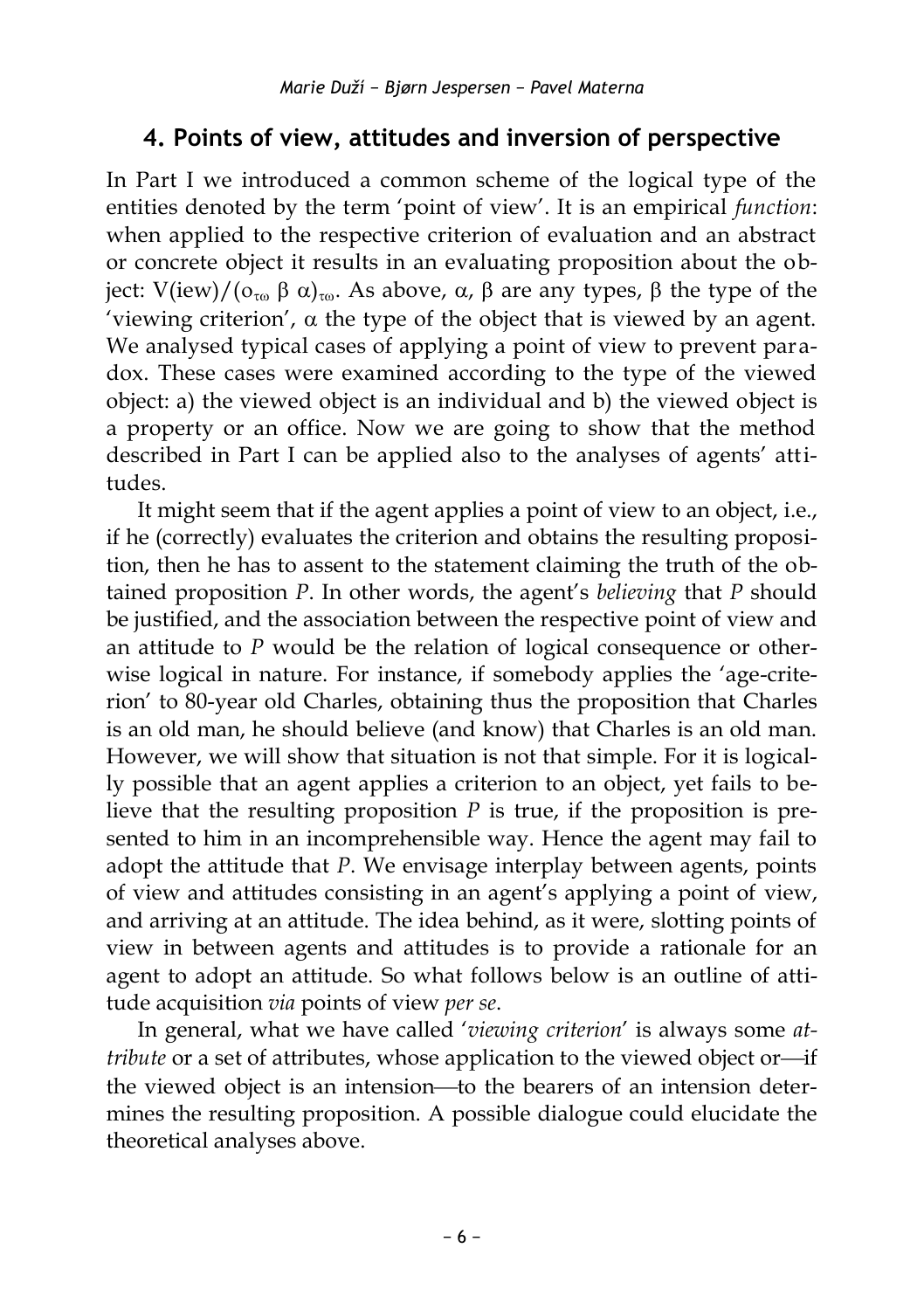#### *Points of View from a Logical Perspective (II)*

- A: Yesterday I met Charles. He is already rather old.
- B: Nonsense! Charles is in many respects younger than many of us.
- A: What do you say! He is already over 70.
- B: Well, from the viewpoint of age you are justified in claiming that he is old. I only say that the viewpoint of age is not the only possibility.
- A: What do you mean? I don't understand.
- B: Did you notice his activities? He plays tennis, swims rather quickly, organises some linguistic courses, is full of various interests, so I would really say that he is rather young.
- A: Why not, but then you believe that he is old and, at the same time, young. A bit strange, wouldn't you say?
- B: I see that your language game is 'dialectic'. I do not accept the paradoxical character of your claim; to be old from the viewpoint of age is well compatible with being young from the viewpoint of activities, these two predicates are not antonyms.

*Remark***:** Viewpoints concern in most cases *vague* predicates. Applying a viewpoint can be construed as a kind of explication. (Remember Old<sup>Age</sup>, Young<sup>Act</sup>.) The fact that such 'viewpoint-like' explications are not 'absolute' and that they are dependent on the agent who applies *his/her* viewpoint can be seen from the very scheme of the viewpoint function:

### [*Viewwt Criterion Object*].

Let a particular criterion be fixed (say, *Age*) as well as the object (say, *Charles*). Consider a definite value of the criterion applied to the object (say, 60 years). The proposition produced by the particular viewpoint may be *Charles is oldAge* but it may be also *Charles is not oldAge*. This means that the same argument is as if connected with two values, which would show that the *View* would not be a function in spite of its type. This is impossible, of course. So we have to admit that the *View*s may be distinct for the same argument. Here we can see that this theoretical possibility is frequently realised in practice due to the fact that the various distinct *View*s are selected by various agents whose ways of evaluating the criterion may differ.

It would seem that we could set up a theory of *attitudes* by defining relations-in-intension between agents, of type  $\iota$ , and (the results of points of view, i.e.) propositions, of type  $o_{\tau\omega}$ . In §2 the type of propositional attitudes was already indicated, to wit ( $0.1 \Omega_{\text{m}}$ )<sub>ro</sub>.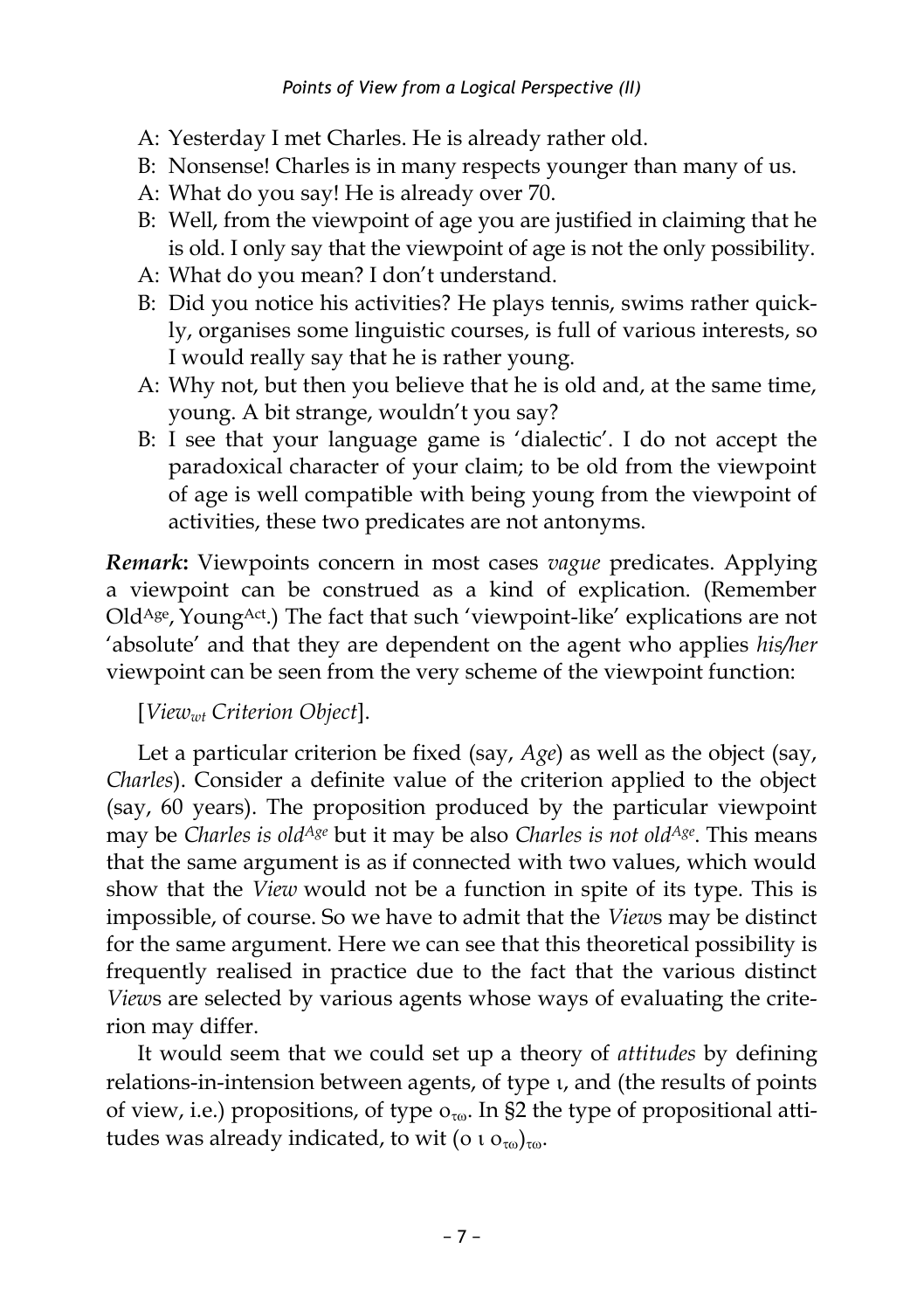The element of attitude logic we will be concerned with here concerns the perspective that each attitude comes with. It is a thrice told tale that  $a < b$  and  $b > a$  determine one and the same situation (whether the situation is a mathematical fact or an empirical state-of-affairs), involving two distinct perspectives on the same situation. We have to teach a student to adopt a correct logical perspective on 'it is not true that if *A* then *B*' so that she would know that '*A* and not *B*' is equivalent to the former, denoting the same truth-condition. Otherwise she may easily believe the former without believing the latter. The notion of difference in perspective may be captured in various ways. One way, in particular, is to distinguish between attitudes *de dicto* and attitudes *de re*. Another, maybe more promising, way is to distinguish between attitudes to the 'situation', i.e., to a proposition, and attitudes to a *construction* of this proposition, the *way* in which the proposition is presented. Therefore, besides 'propositional attitudes' of type ( $\alpha$  t  $\sigma_{\text{ro}}$ )<sub>τω</sub> we will also investigate constructional 'hyper-propositional attitudes' of type ( $o \, i *_{n}$ )<sub>τω</sub>. We will call the former *implicit* attitudes and the latter *explicit* attitudes. The distinction between implicit and explicit attitudes enables us to distinguish between 'rational and irrational' behaviour of an agent. In the case of *implicit* attitudes to a proposition the agent cannot behave irrationally. If he has applied a particular viewpoint and evaluated the criterion leading to a proposition *P*, then it logically follows that the agent (implicitly but *not explicitly*) accepts *P* and has an attitude (of justified belief) to *P*. First, we will investigate the *de dicto* and *de re* forms of implicit attitudes, and at the end of this section we examine *de dicto* and *de re* explicit attitudes. We will analyse sentences of the form

*X B*'s that the *F* is a *G*

(e.g., Charles believes that the Pope is in danger)

to be contrasted with

 $\overline{a}$ 

The *F* is *B*(ed) by *X* to be a *G*

(e.g., The Pope is believed by Charles to be in danger)

where *B* is an attitude verb like 'believe', 'know', 'doubt', 'think', etc., *X* is an *agent* (*alias* '*believer'*). Since there is also somebody who reports on the situation, and who matters here as well, we will call this person a *reporter*. 1

<sup>1</sup> A sophisticated distinction between *reporting* and *attributing* an attitude is irrelevant to our purposes here.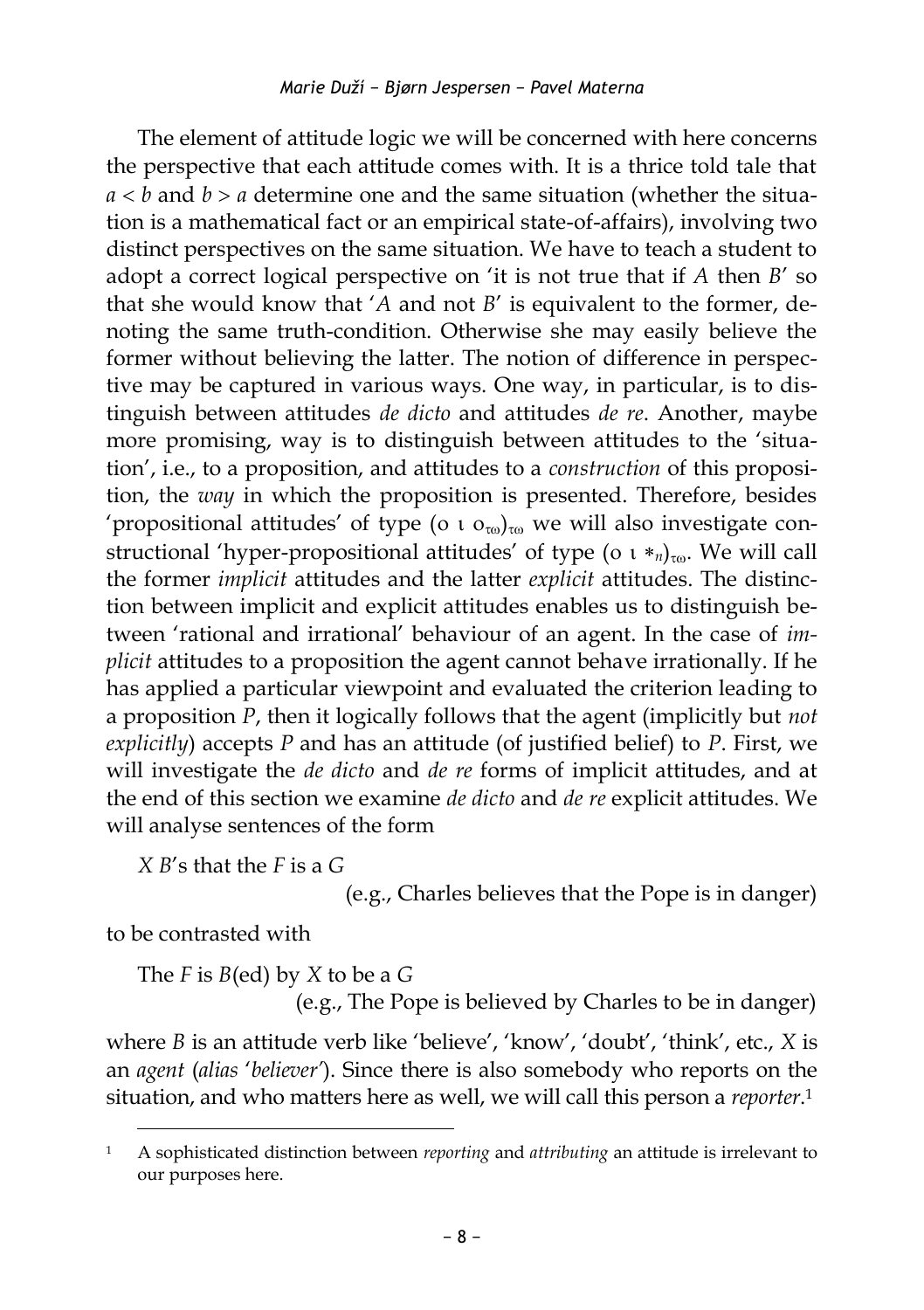What we propose here is to juxtapose attitudes *de dicto* and their *de re* counterparts. Our main reason for so doing is that an *inversion of perspective* comes to the fore. In general, using a *de dicto* form, the reporter is supposed to loyally represent the perspective that the agent has on some particular matter. On the other hand, using a *de re* form, the reporter is responsible for ascribing the property of being believed by the agent to be the/an F.<sup>2</sup> Consider, for instance, the following two attributions:

(1) *Charles believes that the Pope is in danger*.

(the Pope occurs *de dicto*)

(2) *Charles believes of the Pope that he is in danger*.

(the Pope occurs *de re*)

Somebody might wonder though, whether there is any semantic difference between (1) and (2). An example may serve to bring out the need to distinguish between attitudes *de dicto* and *de re*. Consider a variant of (1) and (2):

- (3) *Charles believes that the Pope is not the Pope*.
- (4) *Charles believes of the Pope that he is not the Pope*.

In (3) we balk at attributing to Charles the belief that the Pope is not the Pope, if by this is meant that Charles believes that (the person who is) the Pope is not the Pope. Only "paraconsistent popes" are capable of pulling this trick. But there is a way around attributing a paradoxical attitude to Charles, namely by having him believe of the person who is the Pope that he is not the Pope. An equivalent formulation is that the person who is the Pope is such that he is believed by Charles not to be the Pope:

(5) *The Pope is believed by Charles not to be the Pope*.

 $\overline{a}$ 

It is the reporter who is responsible for creating an air of paradox by employing the individual office of the Pope twice over, for any office cooccupied by the Pope would have served equally well. E.g., the reporter might instead have said that the German with the highest clerical rank in the Vatican is such that he is believed by Charles not to be the Pope; equivalently, that Charles believes of the German with the highest clerical rank in the Vatican that he is not the Pope. In general, the property of being believed by Charles to be an or the  $\Phi$  is type-theoretically no dif-

 $\overline{2}$  '*X* believes of the *F* that it is a *G*' and 'The *F* is believed by *X* to be a *G*' are treated as equivalent formulations.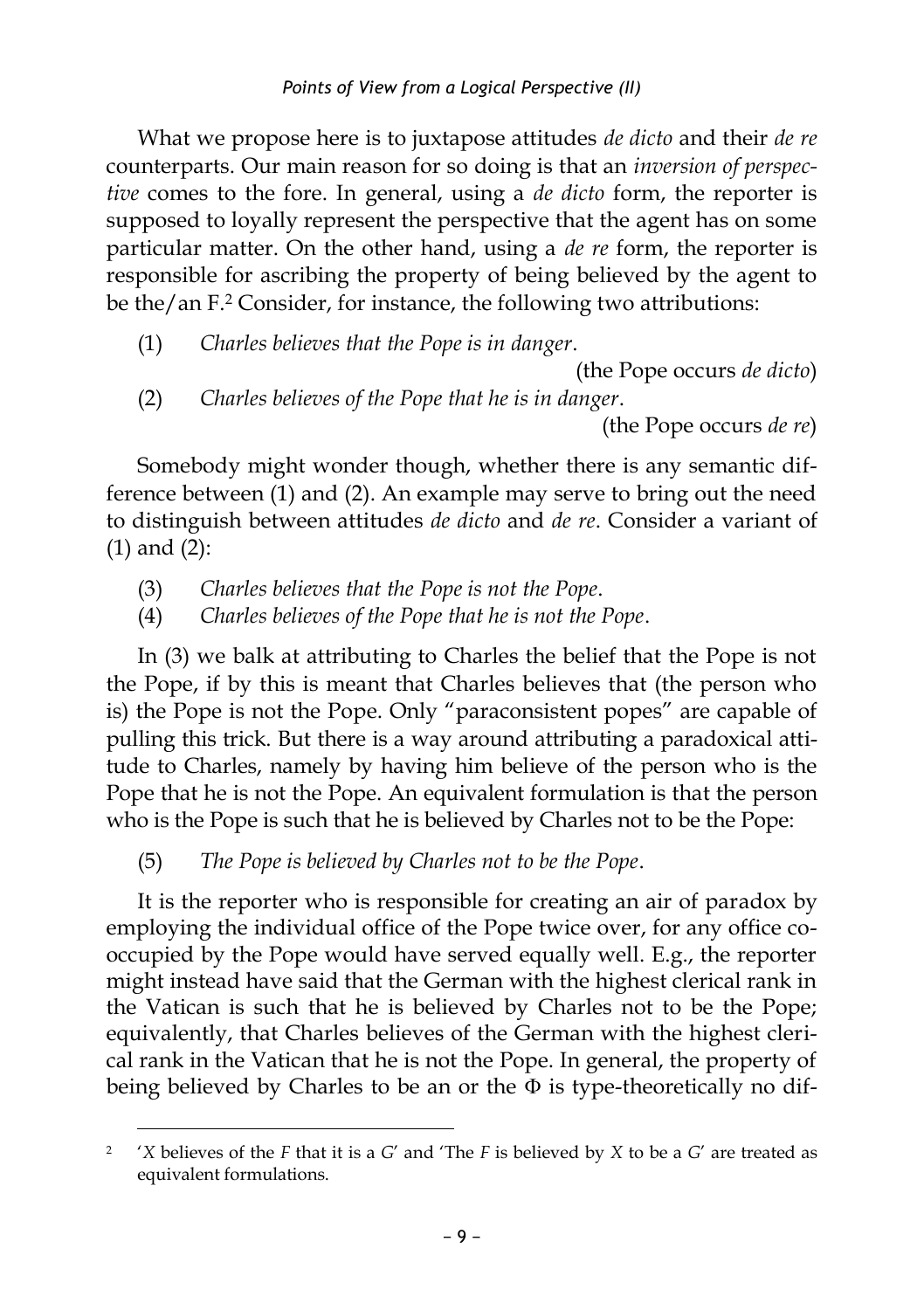ferent from the property of being happy, say. Its construction, on the other hand, is somewhat more involved than the construction of *being happy*. The point is now that if the offices of the Pope and of the German with the highest clerical rank in the Vatican are co-occupied at the world and time where Charles has an attitude *de re* involving one of the offices, then the other office may be substituted for it. The reporter uses the office only as a 'pointer' to the individual to whom he ascribes the property of being believed by Charles not to be the Pope.

This is evidently not the case with respect to attitudes *de dicto*. Our method of distinguishing between attitudes *de dicto* and *de re* turns on whether the relevant office is picked out in a *de dicto* or *de re* way. In the former case the construction of the office is used *de dicto* and the whole office is thus the object of predication. In the latter case the construction of the office is used *de re* and the occupant of the office at the given world and time is the object of predication.

Here is a schematic example of how an attitude *de dicto* and an attitude *de re* are constructed. <sup>3</sup> For the sake of simplicity, we investigate first *implicit* attitudes *B* of type ( $\sigma$   $\sigma$ <sub>c $\omega$ </sub>)<sub>r $\omega$ </sub>. Moreover, we have here *Ch*/ $\tau$ ,  $F/\iota_{\tau\omega}$ ,  $G/(\sigma\iota)_{\tau\omega}$ , *x* ranging over  $\iota$ :

(6) 
$$
\lambda w \lambda t \left[ {}^{0}B_{wt} {}^{0}Ch \lambda w^* \lambda t^* \left[ {}^{0}G_{w^*t^*} {}^{0}F_{w^*t^*} \right] \right]
$$
  
( ${}^{0}F de dicto - '...$  that the *F* is *G'*)

Here the whole proposition that the *F* is a *G* (constructed by  $\lambda w^* \lambda t^*$ [ <sup>0</sup>*G<sup>w</sup>*\**t*\* <sup>0</sup>*F<sup>w</sup>*\**t*\*]) is the object of predication, and so is the whole office *F*.

(7) *wt* [*wt x* [ <sup>0</sup>*Bwt* <sup>0</sup>*Ch w*\**t*\* [0*G<sup>w</sup>*\**t*\* *x*]]]*wt* <sup>0</sup>*Fwt*],

or equivalently

(7
$$
\beta
$$
)  $\lambda w \lambda t$  [ $\lambda x$  [ ${}^0B_{wt} {}^0Ch \lambda w^* \lambda t^*$  [ ${}^0G_{w^*t^*} x$ ]]  ${}^0F_{wt}$ ]  
( ${}^0F de re - '...$  of the F that it is G')

Analysis (7) may call for elucidation. The *de re* case can be read as:<sup>4</sup>

*The F is (i.e., has a property of being) believed by Charles to be a G*.

The property of being believed by Charles to be a G is constructed as follows:

 $\overline{a}$ 3 For technical explanations see Duží (2004).

<sup>4</sup> Here we analyse the passive variant like (5) of the *de re* attitude. For a direct analysis of the active variant by using *Sub* and *Tr* functions, see (9ββ) below or, e.g., Duží (2006).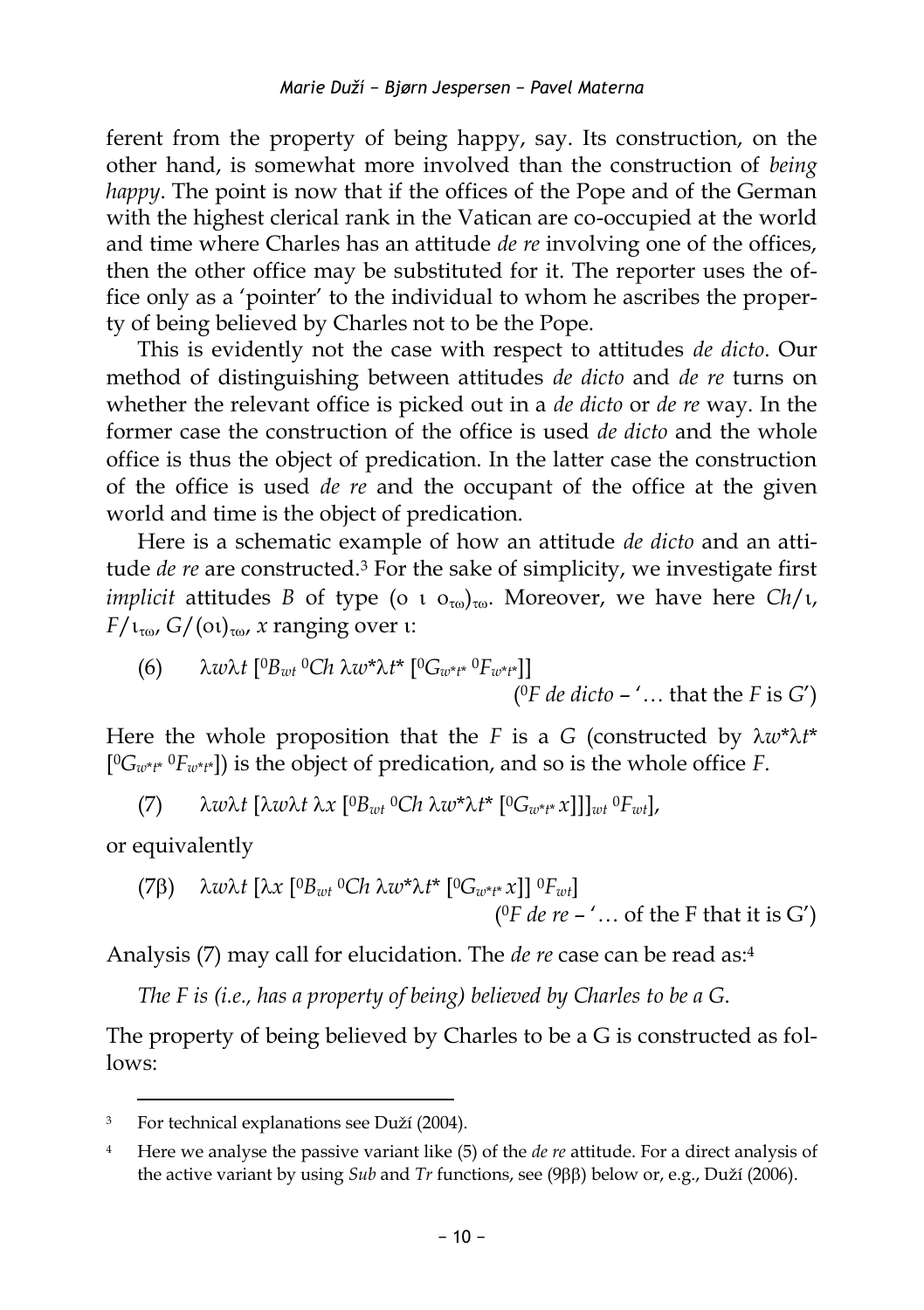[*wt x* [ <sup>0</sup>*Bwt* <sup>0</sup>*Ch w*\**t*\* [0*G<sup>w</sup>*\**t*\* *x*]]]

Applying this property at a given *w,t* to the occupant of the office *F* (at that  $w$ ,t), we obtain the desired analysis  $(7)$ . The construction of the office *F* has been subjected to intensional descent with respect to reporter's perspective (i.e. composed with reporter's *w, t*).

It is a complicating factor that a construction of an office which has already undergone intensional descent may still occur *de dicto* in a larger context, particularly in the case of attitudes *de dicto*. The philosophical motivation is that the existential requirement associated with an occurrence *de re* must be suspended in certain cases. In our examples (1) and (2), *F* is the office of the Pope, *G* is the property of being in danger. Thus whereas (1) may still be true even if there is no Pope, (2) will have *no truth-value* in such a case*.* The truth-condition, or proposition, constructed by (6) is fulfilled by any world-time pair *WT* where Charles has a belief to the effect that the *whole proposition is true* (regardless whether there is a unique *F* there and then; the proposition, and thus the office *F*, is *mentioned*). The asterisks are a heuristic device fixing which occurrences of *w*, *t* fall inside Charles' perspective.

On the other hand, the truth-condition constructed by (7) is fulfilled by any *WT* where *F* at *this WT* is an element of the set which is (in *this WT*) the extension of the property of being believed by Charles to be a *G*. Notice that the indices of *F* are outside Charles' perspective this time. The reporter might just as well have used any other co-occupied (in *W, T*) office as a pointer to the individual that has the property of being believed by Charles to be a *G*. In other words, (7), as well as its negated form, namely

*wt* [*wt x* [ <sup>0</sup>*Bwt* <sup>0</sup>*Ch w*\**t*\* [0*G<sup>w</sup>*\**t*\* *x*]]]wt <sup>0</sup>*Fwt*],

entail that the *F* exists in *W, T*.

Recalling our preliminary characterisation of the *de dicto*/*de re* distinction (see §2): Construction *C* is used in the *de re* supposition in a construction *C*' iff *C* is subjected in *C*' to an intensional descent with respect to reporter's perspective *w, t*, otherwise *C* occurs *de dicto* in *C*'*.* But what is the difference between those two kinds of attitudes after all? For, are those two constructions not  $\beta$ -equivalent? No, they are not, appearances notwithstanding. Even the asterisk notation 'renaming' variables *w, t,*  which does prevent collision of variables, does not make it possible to equivalently perform the respective  $\beta$ -reduction, for we would get: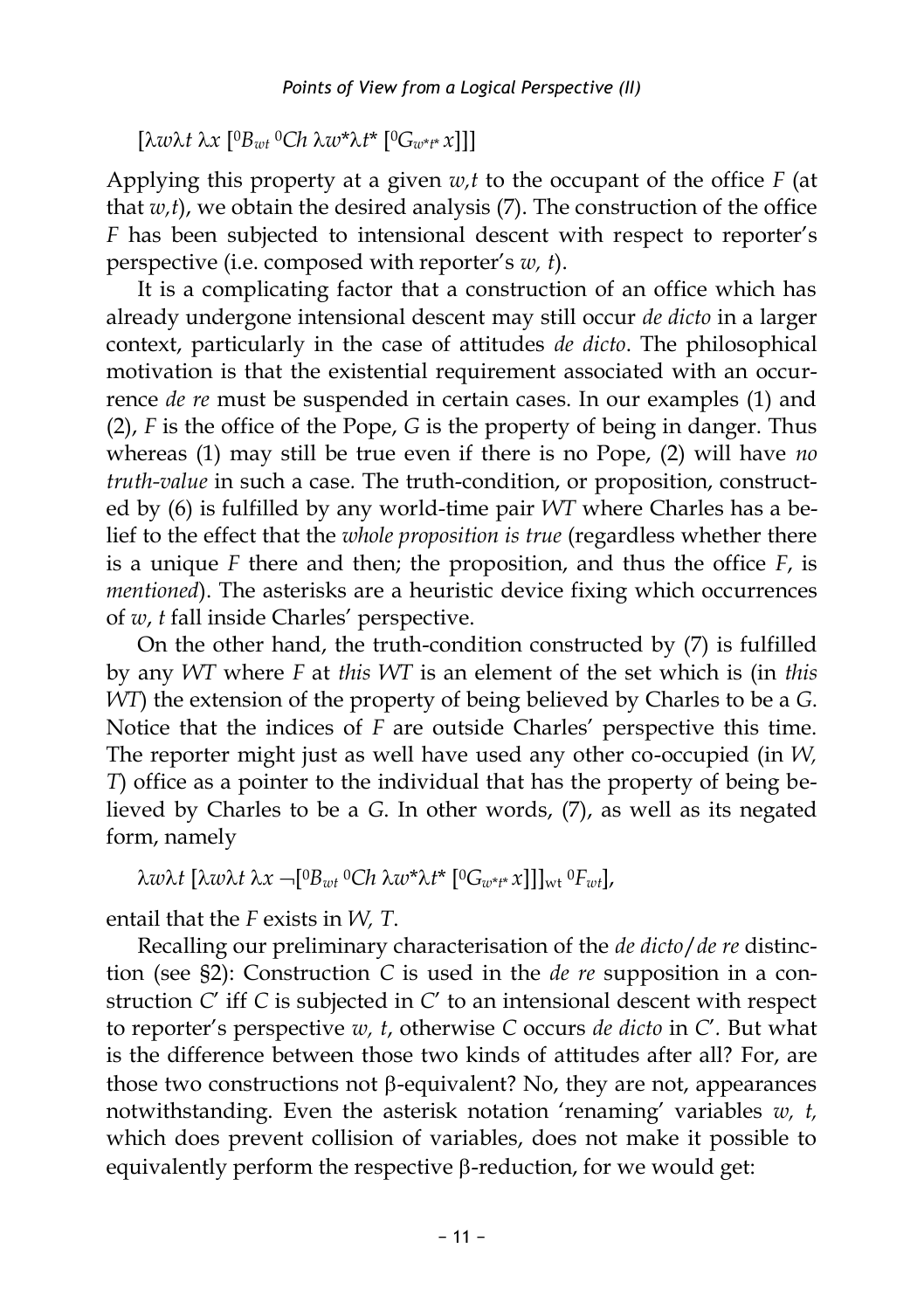$(7\beta^r)$   $\lambda w \lambda t$   $[{}^0B_{wt}$   ${}^0Ch \lambda w^* \lambda t^*$   $[{}^0G_{w^*t^*}$   ${}^0F_{wt}$ ].

Now (7β<sup>r</sup>) is obviously not equivalent to (6); <sup>0</sup>F has been subjected to intensional descent, this time with respect to the *reporter's* perspective, not Charles'. Hence the construction of the office *F* still occurs *de re*, not de dicto according to the above characteristics. Worse, (7 $\beta$ r) is not even equivalent to  $(7\beta)$ . Since *F* is a properly partial function, in some *WT* pairs the construction  ${}^0F_{wt}$  is *v*-improper. Due to the Compositionality principle, the partiality of one constituent of a complex renders the entire complex vulnerable to partiality<sup>5</sup> (partiality is "propagated up"). Therefore, if 0*Fwt* is *v-*improper at some *WT*, the whole composition

 $[\lambda x \ [^{0}B_{wt} \, ^{0}Ch \, \lambda w^* \lambda t^* \, [^{0}G_{w^*t^*} x]] \, ^{0}F_{wt}]$ 

is  $v$ -improper, and the proposition constructed by  $(7\beta)$  does not have a truth-value in such a *W* at such a *T*. On the other hand,  $\lambda$ -closure can never be *v-*improper. <sup>6</sup> For those *WT*-pairs where the construction 0*Fwt* is *v*-improper, the closure  $\lambda w^* \lambda t^*$  [<sup>0</sup> $G_{w^*t^*}$  <sup>0</sup> $F_{wt}$ ] *v*-constructs a degenerated function not defined on any argument, and the proposition constructed by (7β<sup>r</sup>) *can* be true or false (Charles *can* be related to such a degenerated function). In other words,  $(7\beta^r)$  does not entail the existence of the  $F$ , unlike  $(7\beta)$  and  $(7)$ .

Thus the correct analysis of the *de re* case is a non-reduced form (7) or ( $7\beta$ ), but not ( $7\beta$ <sup>r</sup>). Partiality, which models the *WT*-relative vacancy of offices, throws a spanner in the works by blocking unrestricted  $\beta$ conversion between the constructions of attitudes *de re* and *de dicto*. The above characterisation of the *de dicto/de re* occurrence has thus to be adjusted as follows:

Let  $C' \rightarrow \alpha_{\tau\omega}$  occur as a constituent (i.e. used subconstruction) of a construction *C*. The occurrence of *C*' is used in the *de re* supposition in the construction *C* iff *C*' occurs in the composition with the constructions of its arguments, i.e. *C*'*wt*, and *C*' does not occur as a constituent of another proper subconstruction *C*'' of *C* (i.e.,  ${}^0C' \neq {}^0C$ ) such that *C*'' occurs in the *de dicto* supposition (the *de dicto* context is dominant). Otherwise *C*' occurs *de dicto* in *C*. 7

<sup>5</sup> See Part I, Definition 2, Note 3.

<sup>6</sup> See Part I, Definition 2, Note 4.

<sup>7</sup> In Duží (2004) the occurrence of  ${}^{0}F$  in the problematic construction (7 $\beta$ r) has been labelled as *de re.* In Duží (2006, 202 – 203) the question whether such an occurrence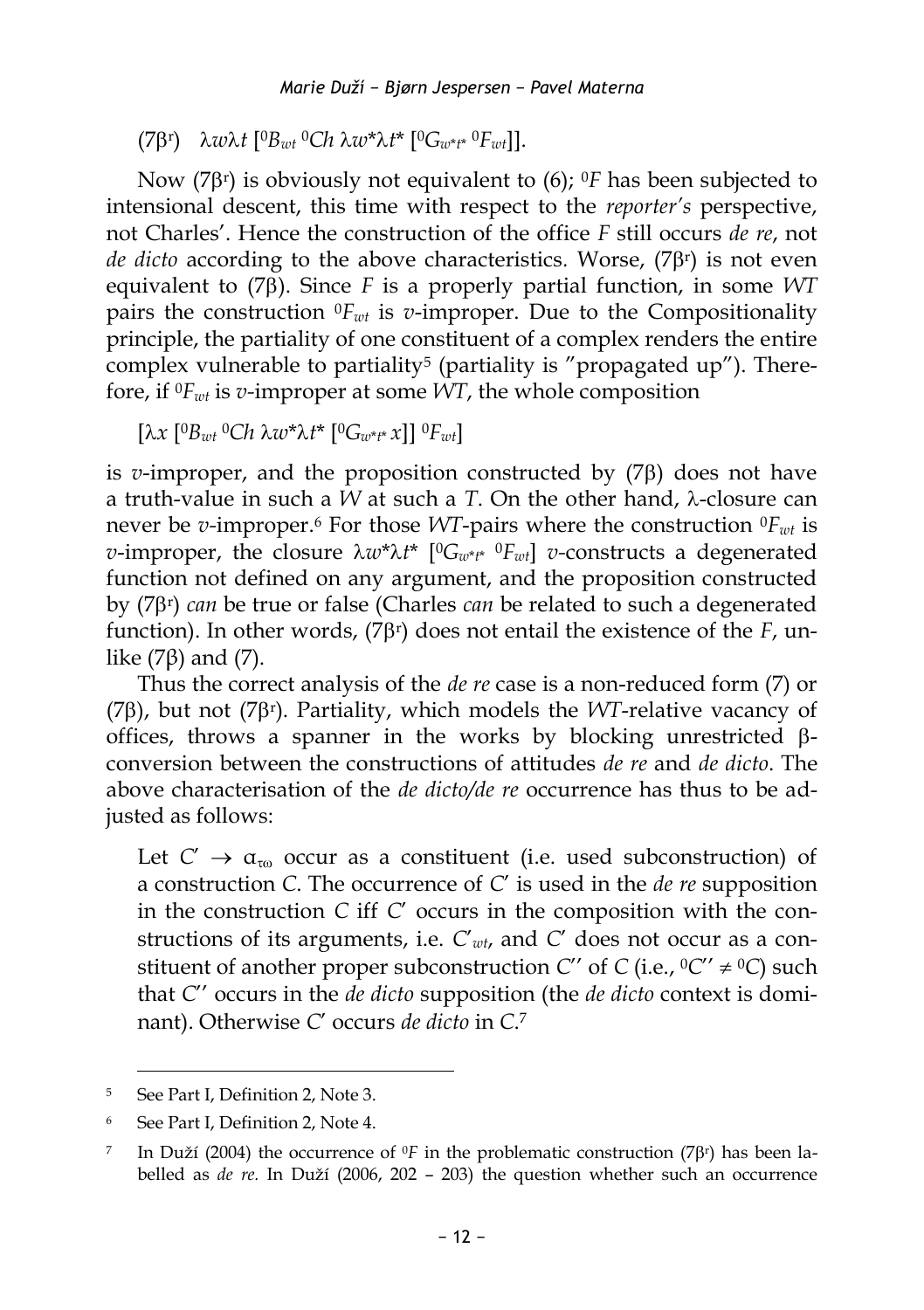The truth-condition of (7) comes with an additional requirement which is not found in (6). The additional constraint is that *F* must be non-vacant at *WT*. And whether it is, is no trivial matter since *F* is a properly partial function. E.g., some world-time pairs have no Pope to offer at all, others have exactly one. Whether there is a Pope or not, Charles may well believe that the Pope is happy. Analogously, whether or not the site of Troy exists, Schliemann may still seek the site of Troy. But Schliemann could not possibly find the site of Troy, if there was no site of Troy to be found in the first place. By the same token, it is impossible for Charles to believe of the Pope that he is happy, if there is no Pope around of whom to believe that he is happy. This is parallel to claiming that if there is no unique Pope at *WT* then it is neither true nor false that the Pope is happy at *WT*. The bottom line is that attitudes *de re* come with an existential presupposition, and it is interesting to note that this holds whether these attitudes are taken to be 'difficult' or 'easy' to come by. In either case the existence of some particular *res* is required.

What attitudes *de re* are supposed to do, on the other hand, is a somewhat contentious issue. R. Foley distinguishes between two accounts of beliefs *de re*:

[T]hose accounts that make it relatively difficult to believe *de re* of an object that it has some characteristic, because they require believers to have a special, intimate relation of some sort with objects about which they have *de re* beliefs; and those accounts that do not require there to be such a relation and thus make it relatively easy to have *de re* beliefs (Foley 1986, 332 – 333).

The difference is whether the agent either must or need not know which object is the *res* in question. This rather vague formulation can be made more precise using TIL to distinguish between offices and their occupants. The agent, or believer, must have a kind of an 'intimate relation' to the individual that is singled out by the reporter *via* an office. But the agent does not have to connect this individual with the respective office. The reporter uses the office as a pointer to the *res*, the believer does not. Hence our account is of Foley's second kind. Indeed, the agent of an attitude *de re* need do absolutely nothing to entertain such an attitude. What he must do, however, is having already adopted some other atti-

should be called *de dicto* or *de re* has been left open. However, in both papers we warned against an inadequate use of the β-reduced construction of type  $(7β<sup>r</sup>)$  for analysing sentences with the *de re existential presupposition.*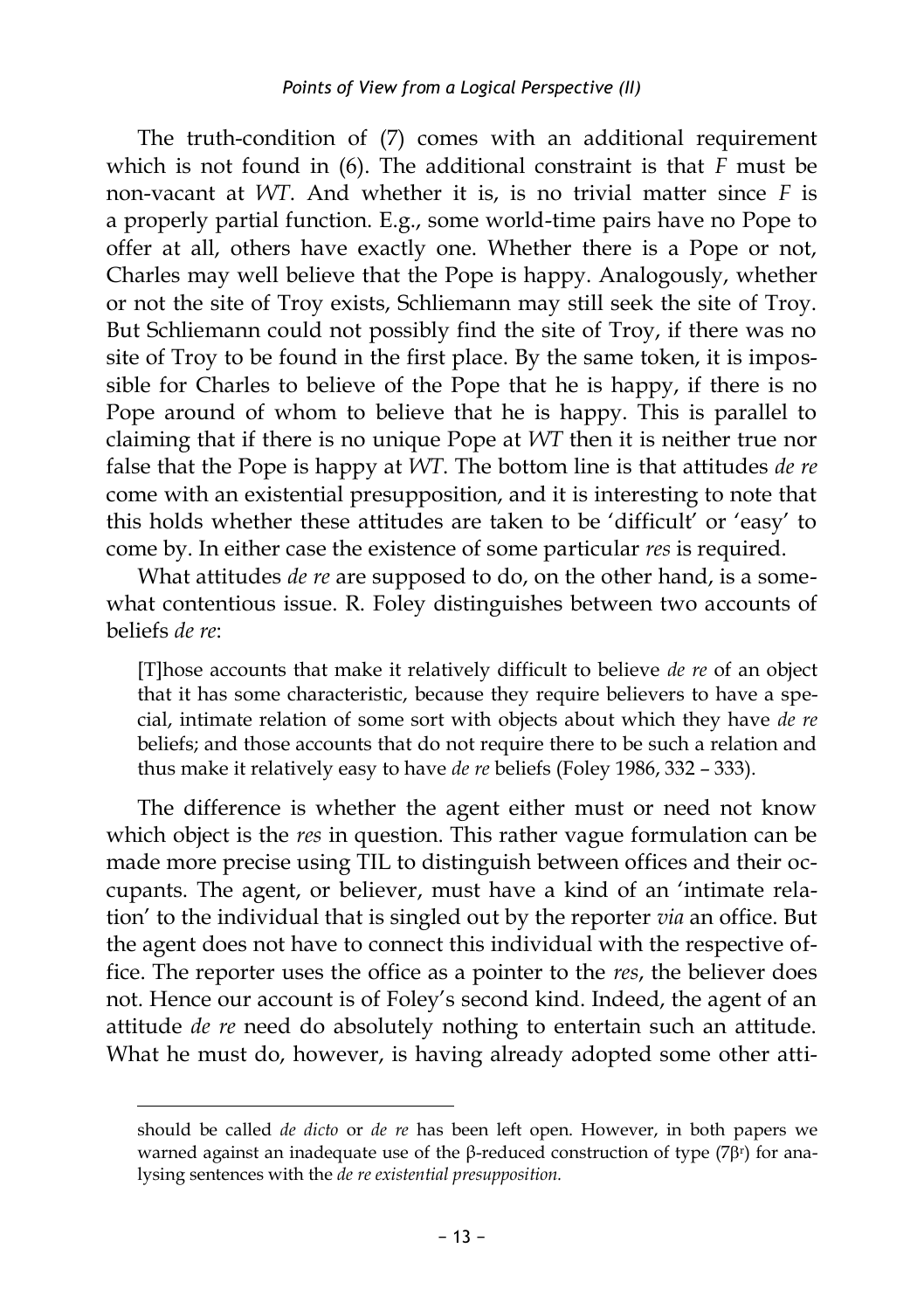tude, whether *de dicto* or *de re*, since attitudes *de re* on our construal are parasitic on prior attitudes.

The inversion of perspective alluded to above consists in the perspective shifting from the believer on to the reporter in the case of attitudes *de re*, and from the reporter to the believer in the case of attitudes *de dicto*. 8 One crucial upshot of handling these notions in TIL, however, is that there is no smooth logical traffic back and forth between such attitudes. They are not equivalent. But the inversions will begin to flow once an additional premise is added, providing both the fulfilment of the existential requirement and the agent's knowledge of who satisfies the requirement. In this connection it is important to underline that it makes no logical difference if the roles of reporter and believer are played by the same individual.

Our claim is that the proposition constructed by (6) does not entail the proposition constructed by (7), nor *vice versa*. To see this, consider the following. Proposition (6) does not entail proposition (7), because the latter has an existential presupposition that (6) does not have. In (6) the issues whether *F* is vacant and, if occupied, who happens to occupy *F* are irrelevant (from the reporter's point of view). Not so with (7), where the requirement crops up and it is relevant if some distinct office *F*' happens to share its occupant with *F* at *WT*. (7) does not entail (6): Even if *F* is occupied (and Charles has some 'intimate relation' to an individual who happens to be the *F*), it is not *eo ipso* so that Charles has any (*de dicto*) belief about *F*. And even if Charles does have any beliefs about *F*, and there is some *F*' such that *F*, *F*' coincide at *WT*, it is not *eo ipso* so that Charles has any (*de dicto*) beliefs about *F*'. Though the following argument

At *WT*, Charles believes that the *F* is a *G* At *WT*, Charles knows that the *F* is the *F*' At *WT*, Charles believes that the *F*' is a *G*

is valid, it still does not enable us to logically transform the above *de dicto* beliefs to the *de re* ones, or *vice versa*. Charles' knowledge that the *F* is the *F*' entails that both offices are occupied at *WT* thanks to the factivity of knowledge:

At *WT*, Charles knows that the *F* is the *F*'. Hence, at *WT*, the *F* is the *F*'. Hence, at *WT*, *F* and *F*' are occupied.

<sup>8</sup> For inversion of perspective, see also Jespersen (2001).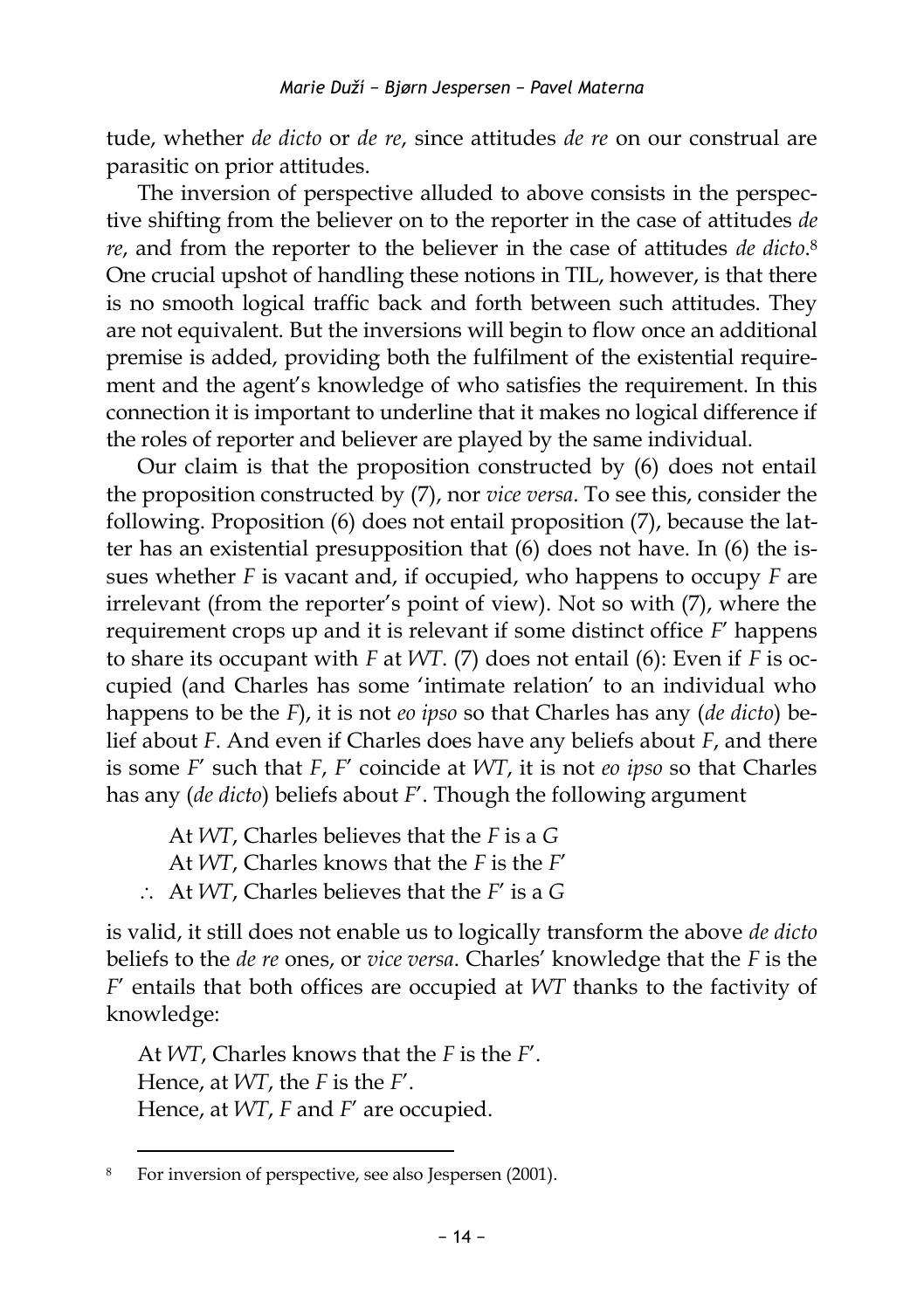Formally:

$$
[{}^0K_{wt}{}^0Ch\lambda w^*\lambda t^* \left[{}^0F_{w^*t^*} = {}^0F'_{w^*t^*}\right]]
$$
  
 
$$
\therefore \left[{}^0F_{wt} = {}^0F'_{wt}\right]
$$
  
 
$$
\therefore \left[{}^0Occ_{wt}{}^0F\right], \left[{}^0Occ_{wt}{}^0F'\right].
$$

*K* receives the same type as *B*, while *Occ*(upied) is an empirical property of offices, of type ( $\alpha$   $_{\text{t}}$ <sub>0</sub>) $_{\text{t}}$ .

The problem consists in the fact that Charles does not have to know *who is the occupant* of either office*.* Imagine a situation where Charles reads in a trustworthy journal that the Pope is the head of the Roman-Catholic Church and as such is in danger. Being an ignorant, our Charles does not know that Joseph Ratzinger is the Pope, and the reporter is not entitled to claim that Charles believes *of the Pope* that he is in danger. On the other hand, Charles may believe that Ratzinger is in danger without knowing that Ratzinger is the Pope. In such a situation the reporter may claim that Charles believes of the Pope that he is in danger, but cannot truly make a *de dicto* claim to the effect that Charles believes that the Pope is in danger.

To be able to mutually transform *de dicto* and *de re* attitudes, we need still a stronger premise, swapping knowledge for belief, namely:

Charles *knows* that the *F* is (occupied by) *X*. ( $F/\iota_{\text{row}} X/\iota$ )

This fresh premise kills two birds with one stone. First, due to factivity of knowledge, it is true that the *F* is *X*:

*wt* [ <sup>0</sup>*Fwt* = 0*X*]

and

*wt* [ <sup>0</sup>*Occwt* <sup>0</sup>*F*].

Second, Charles' knowledge of the (contingent) occupation of *F* at *WT* by *X* entails that *X* belongs to the extension of the property of being believed by Charles to be a *G*, and since *X* is the value at *w, t* of the intension constructed by 0*F*, the respective *de dicto* and *de re* attitudes are mutually transferable '*via X*'. However, in order to perform the transform, we need another assumption that knowing entails believing. This is plausible providing we consider the ordinary meaning of 'knowing' and 'believing'. Thus we dismiss situations like when somebody "knows that *P*" without being convinced of it. Thus the additional assumptions and their consequences are as follows: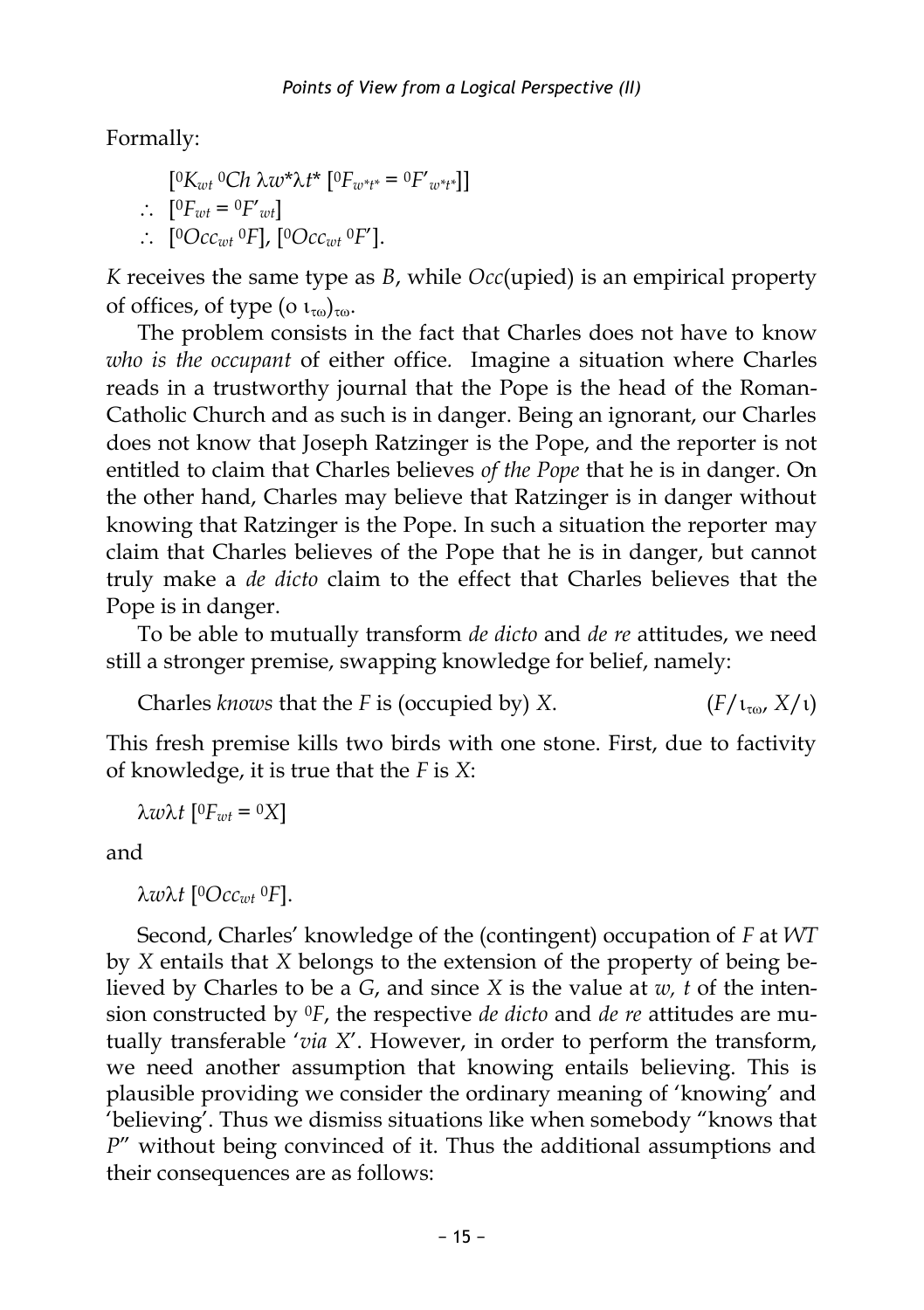- (i) Charles knows that the *F* is (occupied by) *X*;
- $(i')$   $\lambda w \lambda t$   $[{}^0K_{wt} {}^0Ch$   $[\lambda w \lambda t$   $[{}^0F_{wt} = {}^0X$ ]].

Since knowing is a *factivum*, (i) entails

- (ii) The *F* is (occupied by) *X*;
- $(iii') \quad \lambda w \lambda t \; [{}^0F_{wt} = {}^0X].$

Since knowing entails believing, (i) entails

- (iii) Charles believes that the *F* is *X*;
- $(iii')$   $\lambda w\lambda t$   $[{}^0B_{wt}{}^0Ch$   $[\lambda w\lambda t$   $[{}^0F_{wt}{}^0{}^0X]]$ .

The inversion of perspective then comes about in the following manner:

- a) *De dicto*  $\rightarrow$  *de re*
- (iv) Charles believes that the *F* is a *G*;
- $(iv')$   $\lambda w\lambda t$   $[{}^0B_{wt}{}^0Ch$   $[\lambda w\lambda t$   $[{}^0G_{wt}{}^0F_{wt}$ ]]].

By introducing a conjunction we get:

- (v) Charles believes that the *F* is a *G* and also that the *F* is *X*;
- $(v')$  *λ*wλt  $[[{}^0B_{wt}{}^0Ch\ [\lambda w\lambda t\ [{}^0G_{wt}{}^0F_{wt}]]]\wedge [{}^0B_{wt}{}^0Ch\ [\lambda w\lambda t\ [{}^0F_{wt}{}^0N]]]].$

Now, we consider the implicit belief, i.e., the relation of *Charles* to a proposition, an object of type o<sub>ro</sub>. However, if *Charles* believes, knows, doubts, etc., a proposition *P*, then it does not mean that *Charles* is able to grasp the whole intension  $P/\rho_{\text{row}}$  i.e., the actual uncountable infinity. Nobody (except perhaps omniscient God) is able to do so. But when understanding the meaning λ*w*λt [<sup>0</sup>*G*<sub>*wt*</sub> <sup>0</sup>*F*<sub>*wt*</sub>], he is able to evaluate the instruction in *any W,* at *any T*; in other words, he has an access to the potential infinity. And in any *W* at any *T* when *Charles* evaluates the propositions constructed by  $[\lambda w \lambda t$   $[{}^0G_{wt} {}^0F_{wt}]$ ] and  $[\lambda w \lambda t$   $[{}^0F_{wt} = {}^0X]$ ] as being true, he also assents to the fact that  $\left[\begin{bmatrix} {^0}G_{WT} {^0}F_{WT} \end{bmatrix} \wedge \begin{bmatrix} {^0}F_{WT} = {^0}X \end{bmatrix}\right]$  gives true, and also that [ <sup>0</sup>G*WT* <sup>0</sup>X] is true. In other words, from the implicit-belief point of view the state of affairs *WT* in which both the propositions are true is indistinguishable from the state of affairs *WT* in which the proposition constructed by [λwλt [<sup>0</sup>G<sub>wt</sub> <sup>0</sup>X]] is true. Hence Charles is committed to believe the latter:

- (vi) Charles believes that *X* is a *G*;
- $(vi')$   $\lambda w\lambda t$   $[{}^0B_{wt}{}^0Ch$   $[\lambda w\lambda t$   $[{}^0G_{wt}{}^0X]]$ ].

By abstracting over *X* we get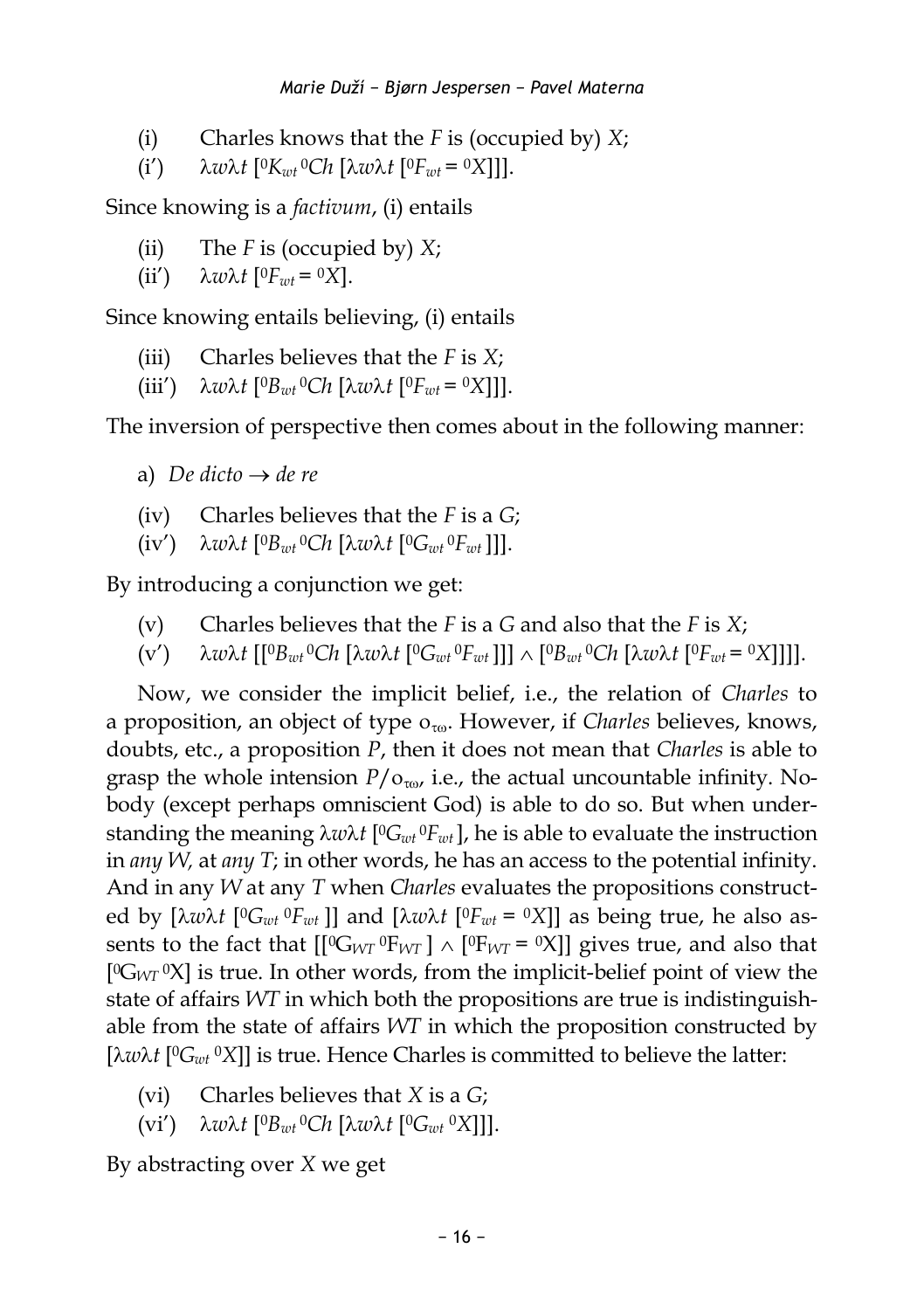- (vii) *X* is believed by Charles to be a *G*;
- (vii') *wt* [*x* [ <sup>0</sup>*Bwt* <sup>0</sup>*Ch* [*wt* [ <sup>0</sup>*Gwt x*]]] 0*X*].

Now (ii) and (vii) give by substitution of identicals

- (viii) The *F* is believed by Charles to be a *G*;
- (viii') *wt* [*x* [ <sup>0</sup>*Bwt* <sup>0</sup>*Ch* [*wt* [ <sup>0</sup>*Gwt x*]]] 0*Fwt*].

b) *De re*  $\rightarrow$  *de dicto* 

- (ix) The *F* is believed by Charles to be a *G*;
- $(ix')$   $\lambda w\lambda t$   $[\lambda x$   $[{}^0B_{wt}$   ${}^0Ch$   $[\lambda w\lambda t$   $[{}^0G_{wt}$   $x$ ]]]  ${}^0F_{wt}$ ].

Since the *F* is *X,* (ii) and (ix) give

- (x) *X* is believed by Charles to be a *G*;
- $(x')$  *λw*λt  $[\lambda x$   $[<sup>0</sup>B<sub>wt</sub> <sup>0</sup>Ch$   $[\lambda w\lambda t$   $[<sup>0</sup>G<sub>wt</sub> x$ ]]] <sup>o</sup>X].

Since 0X cannot be *v-*improper, by β-reduction (x) entails

- (xi) Charles believes that *X* is a *G*;
- $(xi')$   $\lambda w\lambda t$   $[{}^0B_{wt}{}^0Ch$   $[\lambda w\lambda t$   $[{}^0G_{wt}{}^0X]]$ ].

By introducing a conjunction to (iii) and (xi) we get:

- (xii) Charles believes that *X* is a *G* and also that the *F* is *X*;
- $(xii')$   $\lambda w\lambda t$   $[[^0B_{wt}{}^0Ch \;[\lambda w\lambda t \; [^0G_{wt}{}^0X$  ]]]  $\wedge$   $[^0B_{wt}{}^0Ch \;[\lambda w\lambda t \; [^0F_{wt}{}^0S]$ ]]].

Now, by way of the same reasoning as above (xii) entails (xiii):

- (xiii) Charles believes that the *F* is a *G*;
- $(xiii')$   $\lambda w\lambda t$   $[{}^0B_{wt}{}^0Ch$   $[\lambda w\lambda t$   $[{}^0G_{wt}{}^0F_{wt}]]].$

The proof relies heavily on the fact that attitudes to propositions implicit attitudes—are closed under the relation of logical entailment. Moreover, an essential assumption is Charles' knowing that the *F* is occupied by *X*. This *X* enables us to perform a both-ways transformation  $via$   $\beta$ -conversion, because it cannot be subjected to intensional descent and thus be *v-*improper.

To sum up, a prerequisite for attributing an attitude *de re* to someone is that the reporter must know that the relevant office is occupied at *WT*, and if he wishes to substitute *F*' for *F* he must know that they coincide at *WT*. The believer need know neither. Substituting a construction of one (cooccupied) office for another in the case of attitudes that are already *de re* is one way of generating another attitude *de re*. A different way is to take as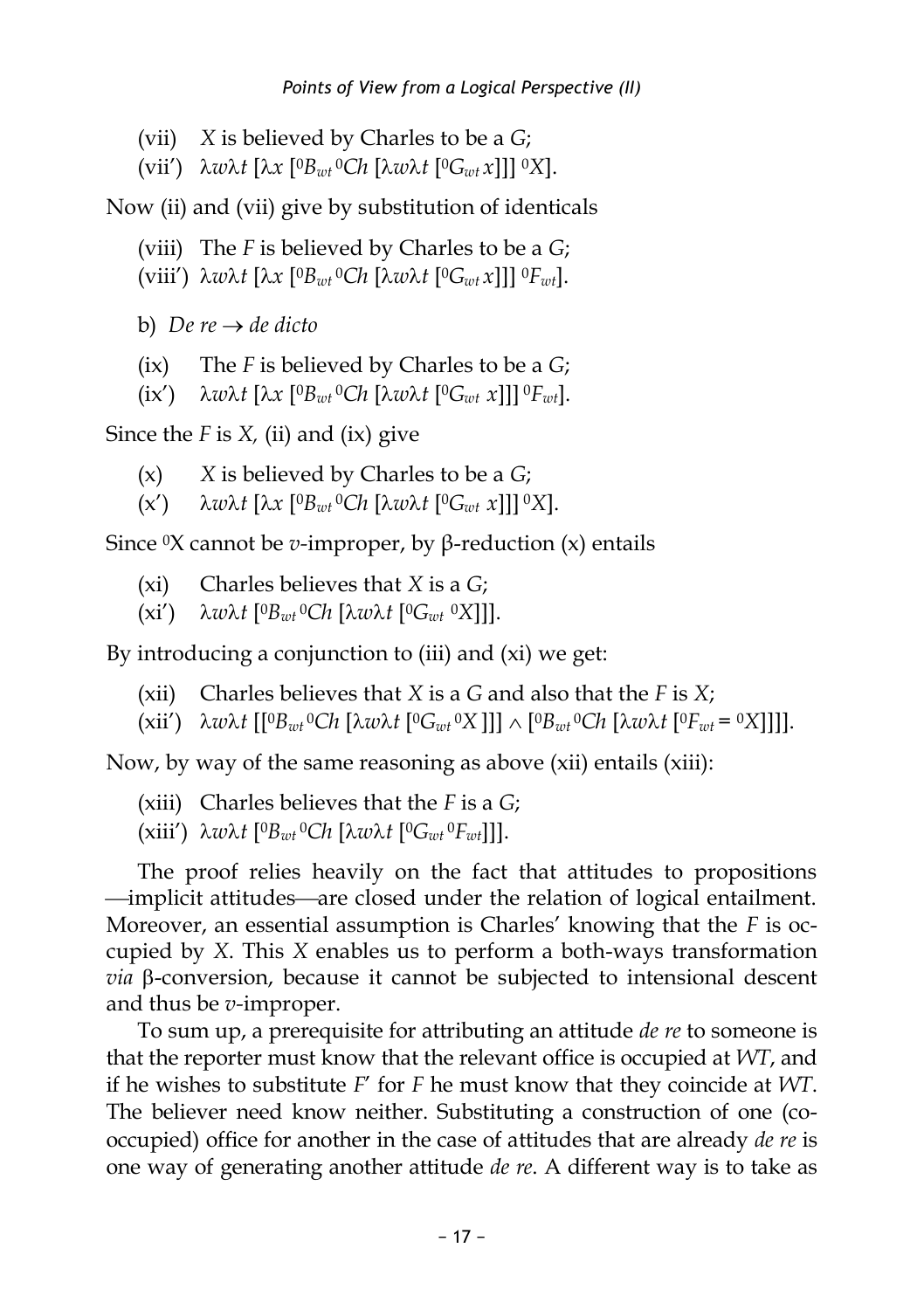premises an attitude *de dicto* involving *F* and the believer's knowledge of who is the *F* at *WT*, and deduce the conclusion that the believer has an attitude *de re* about *F*. An attitude *de re* can't come into being *ex nihilo*, because the agent needs first to believe or know that somebody is something in order to introduce a property and an office. Only then can the reporter begin to query whether the office is occupied so that the agent's attitude content (i.e., a construction) can be approached from the reporter's own vantage point. On this point we are in agreement with Foley:

[C]ases involving *de re* beliefs about epistemically remote objects are cases where it is plausible to think that the person has these beliefs in virtue of having other beliefs… (Foley 1986, 341).

The ascription of any attitude is, of course, wrapped within the reporter's inescapably idiosyncratic perspective, but the attribution must be such that the believer not only would, but must endorse it as his own. This requirement is typically cashed out in the demand that the believer, if confronted with a sentence describing the attitude attributed to him, would, and rationally must, assent to it.

Yet, as stated above, an agent sometimes behaves as if irrational. An agent does apply a point of view, evaluates the respective criterion, obtaining thus a proposition, and still does not assent to this proposition. How is this possible? The problem consists in the fact that the agent's beliefs and knowledge are sensitive to the *way in which the respective proposition is presented.* In other words, an agent's knowledge and beliefs primarily concern *concepts*, i.e. *constructions* of propositions.

So far we have considered *implicit* (i.e. *intensional*) attitudes; relations to propositions. Such attitudes are actually rather non-realistic attitudes of an idealistic agent with unlimited inferential capabilities, i.e., of a logical/mathematical genius. In Artificial Intelligence the distinction between *explicit* and *implicit* knowledge plays an important role. Explicit knowledge is that what is explicitly recorded in a knowledge base, whereas implicit knowledge is that what can be obtained from the former by means of a particular (proper, correct) inference machine. It is a well-known fact (due to Gödel's incompleteness results) that regardless of how sophisticated an inference machine is, there is never going to be an absolutely perfect machine that would be capable of mechanically deducing *all* the logical consequences, all the implicit knowledge. These facts trigger the question whether a more fine-grained, non-intensional analysis of attitudes might be at hand. The problem was brought up al-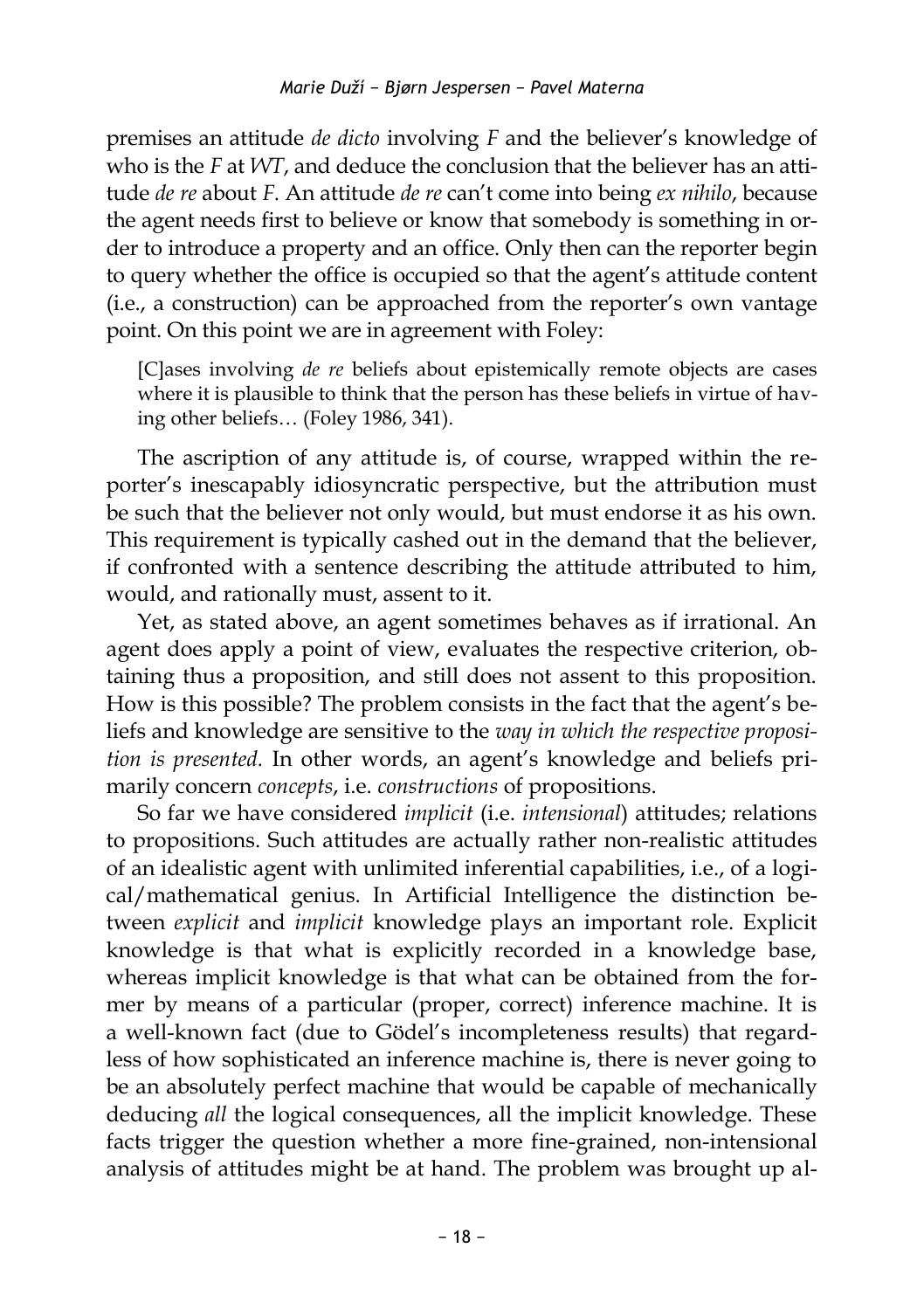ready by Frege, and since then logicians strive after structured meanings that would adequately render the identity of beliefs in attitude contexts. Carnap's attempts at solving the problem by means of the notion of intensional isomorphism have been proved to be inadequate by Church. 9 Cresswell answers in the affirmative way, dubbing the problematic contexts *hyper-intensional*, and proposing what he calls *structured meanings* as solution. In TIL we agree both with hyper-intensional individuation of attitude relata and structured meanings. However, our manner of fleshing out the latter is different. We cannot accept Cresswell's, and others', assumption that tuples are structures in the desired sense, and instead offer compositions and closures as structured meanings. 10

Besides the above *implicit* attitudes to propositions we have to consider *explicit attitudes* to the constructions of propositions, i.e., to hyperpropositions. Implicit attitudes are closed under the relation of logical consequence and the transfer between *de dicto*/*de re* attitudes is realisable under some additional conditions. However, the natural demand that the believer, if confronted with a sentence describing the attitude attributed to him, would, and rationally must, assent to it, does not have to be met. The agent in question does not have to be able to perform the respective inferences, his logical/mathematical skills being limited. In other words, he need not (explicitly) know that he (implicitly) knows/believes that …; the agent may behave, so to say, logically irrationally.

In order that the agent shall behave rationally, the proposition that has been obtained by the agent's applying a point of view has to be presented by the reporter in a way *synonymous* to the way the agent would use. Repeating briefly:

*Synonymous expressions* are such expressions which express exactly the same construction of the denoted object.<sup>11</sup>

*Equivalent expressions* are such expressions which denote one and the same object *o* possibly *via* distinct constructions that are equivalent in the sense of all constructing *o*.

Explicit attitudes are defined as relations-in-intension to a *construction*  of a proposition. They are of type ( $\alpha$   $\alpha$ ), *k* being mostly equal to 1. The

<sup>9</sup> See Carnap (1947), Church (1954), Cresswell (1985).

<sup>10</sup> For tuples as structures see Jespersen (2002).

<sup>11</sup> Actually, synonymous expressions express one and the same *concept*, see Chapter 5.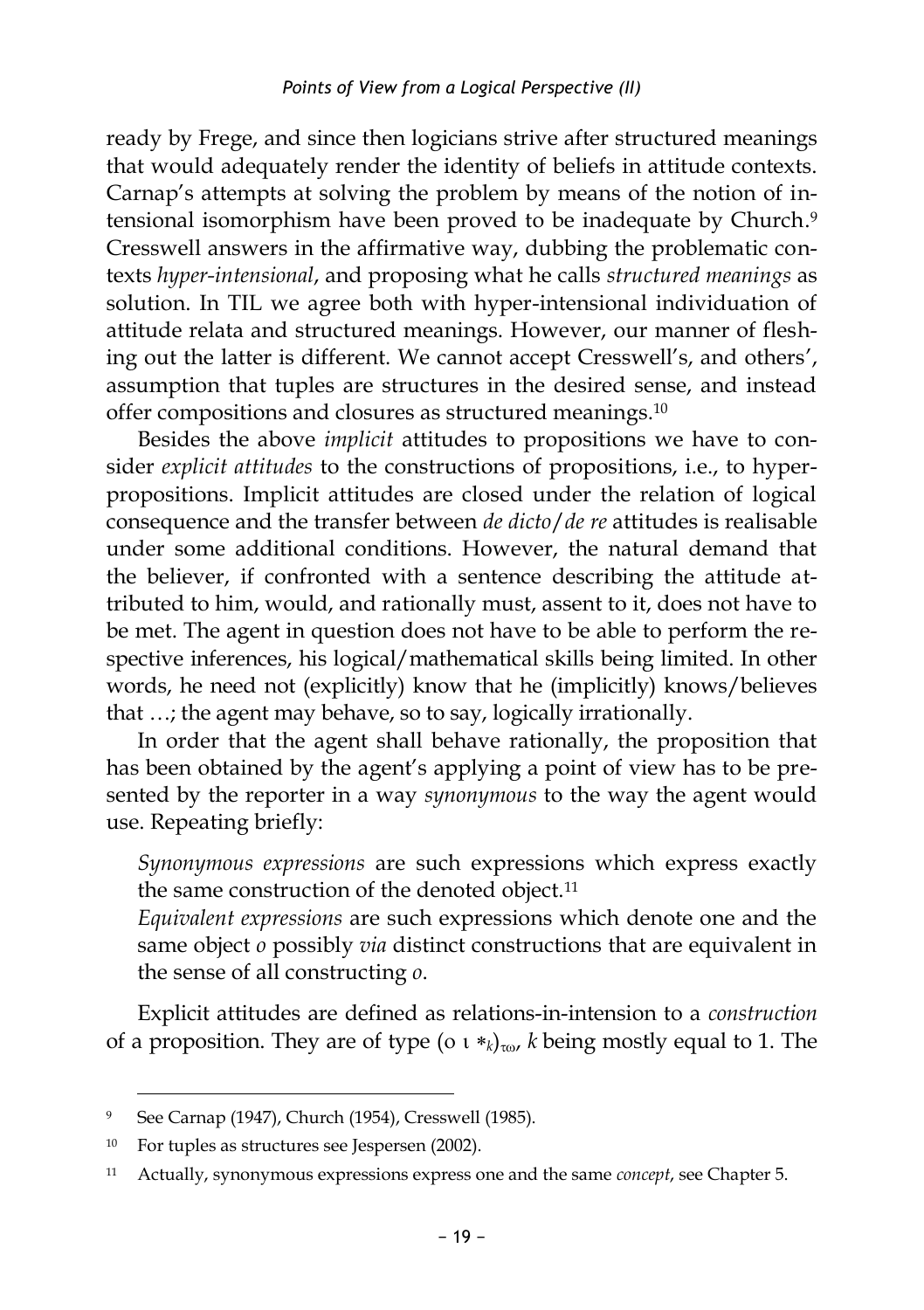(schema of) analysis of *de dicto* and the respective *de re* attitude be as follows (here we have:  $B^e/(\sigma^2 t_{\text{row}})$ ,  $Ch/t$ ,  $F/t_{\text{row}}$ ,  $G/(\sigma^2 t_{\text{row}})$ , *x* ranging over  $\tau$ .

*De dicto* case:

(8) 
$$
\lambda w \lambda t
$$
 [^0B<sup>e</sup><sub>wt</sub>  ${}^0Ch$   ${}^0[\lambda w^* \lambda t^*$   ${}^0G_{w^*t^*} {}^0F_{w^*t^*}]]$  ]   
(^0F de dicto – '... that the F is G')

The *de re* case is rather more complicated. We first analyse the passive variant, and then by using valid  $\beta$ -reduction we obtain the analysis of the active variant. To this end we have to construct the property of being *explicitly* believed by Charles to be a *G*. The first attempt of doing so in an analogous way as in the implicit case is *not* correct:

$$
[\lambda w \lambda t \lambda x [^0B^{\text{e}}{}_{w t} {}^0C h \; ^0[\lambda w^* \lambda t^* [^0G_{w^* t^*} x]]]].
$$

For, there is a technical problem here. The variable *x* occurs as a constituent of a construction that has been trivialised: <sup>0</sup> [*w*\**t*\* [0*G<sup>w</sup>*\**t*\* *x*]]. Hence the variable x is o-bound here and cannot become  $\lambda$ -bound, cannot be so simply abstracted on. The philosophical explanation: Those who are explicitly believed by the agent Charles to be so-and-so are completely wrapped within his perspective, and thus as if not accessible. To overcome the problem, we use the function  $\frac{Sub(\text{stitution})^{12}}{12}$  of type  $(*_{n} *_{n} *_{n})$ , which, when applied to a triple of constructions  $C_1$ ,  $C_2$ ,  $C_3$ , returns the construction *C* that is the result of correctly substituting  $C_1$  for  $C_2$  in  $C_3$ . The property of being explicitly believed by Charles to be a *G* is a criterion that can be applied to individuals. Hence a trivialisation of the individual *v*-constructed by *x* has to be substituted for *x*:  $[°Tr x]$  serves this purpose,  $(Tr/(*_1)$ —the function that returns the trivialisation of its argument). The result of

 $[{}^{0}Sub$   $[{}^{0}Tr x]$   ${}^{0}x$   ${}^{0}[\lambda w^*\lambda t^*$   $[{}^{0}G_{w^*t^*}x]]]$ 

is the *construction*  $C/*_1$  to which  $Ch(arles)/i$  is related by the explicit belief  $B^e/(\omega^*_{1})_{\tau\omega}$ . The construction *C v*-constructs the proposition that the *x* is a *G*.

This technical 'trick' makes the variable  $x$  free to be  $\lambda$ -abstracted on, and the property of being explicitly believed by Charles to be a *G* gets the analysis:

*wt x* [ <sup>0</sup>*B*<sup>e</sup>*wt* <sup>0</sup>*Ch* [ <sup>0</sup>*Sub* [ <sup>0</sup>*Tr x*] 0*x* 0 [*w*\**t*\* [0*G<sup>w</sup>*\**t*\* *x*]]]].

 $\overline{a}$ <sup>12</sup> For details see Tichý (1988), Materna (1997), Duží (2006).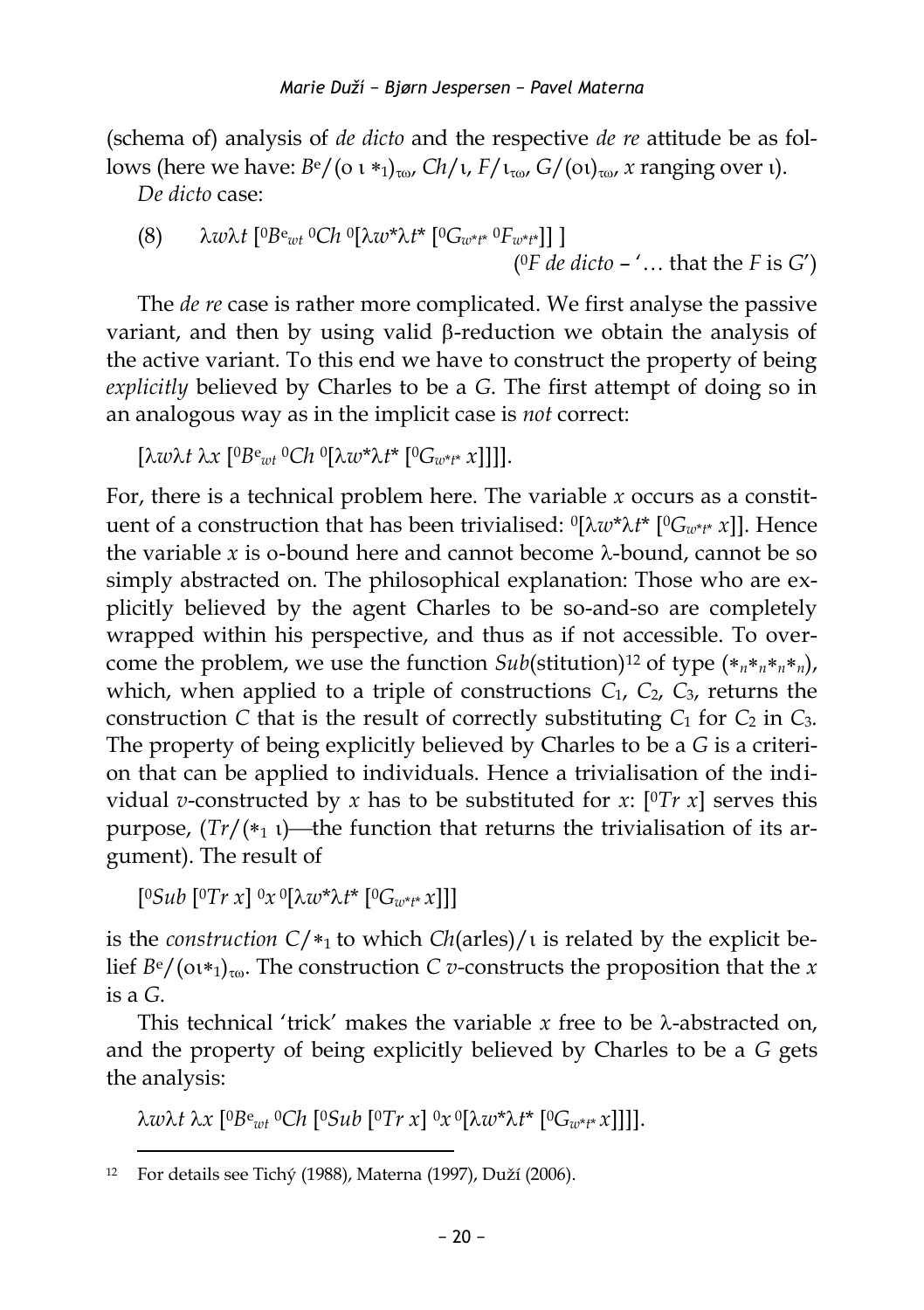The sentence 'The *F* is explicitly believed by Charles to be a *G*' is analysed as

(9)  $\lambda w\lambda t \left[ [\lambda w\lambda t \lambda x \left[ \Omega B_{wt} \Omega C h \left[ \Omega S u b \left[ \Omega T r x \right] \Omega x \Omega \left[ \lambda w^* \lambda t^* \left[ \Omega G_{w^*t^*} x \right] \right] \right] \right] \right]_{wt} \Omega F_{wt} \right]$ 

or β-equivalently

 $(9\beta)$   $\lambda w \lambda t$   $[\lambda x$   $[{}^{0}Be_{wt}$   ${}^{0}Ch$   $[{}^{0}Sub$   ${}^{0}Tr x]$   ${}^{0}x$   ${}^{0}[\lambda w^*\lambda t^*$   $[{}^{0}G_{w^*t^*}x]]]]$   ${}^{0}F_{wt}$  ].

Note that since the variable *x* occurs now in the extensional *de re* context the β-reduction substituting  $^0$ F<sub>*wt*</sub> for *x* is valid:

(9β) *wt* [ <sup>0</sup>*B*<sup>e</sup> *wt* <sup>0</sup>*Ch* [ <sup>0</sup>*Sub* [ <sup>0</sup>*Tr* <sup>0</sup>*Fwt*] 0*x* 0 [*w*\**t*\* [0*G<sup>w</sup>*\**t*\* *x*]]]] <sup>0</sup>*F de re* – '… believes *explicitly of* the *F* that it is a *G*.

The resulting construction  $(9\beta\beta)$  is expressed by the active variant of the *de re* attitude:

*Charles believes of the F that he*/*she*/*it is a G.*

The anaphoric reference *he*/*she*/*it* expresses the free variable *x* for which Trivialisation of the individual playing the role of the *F* is substituted.<sup>13</sup>

Note that (9β, 9ββ – *de re*) are again not equivalent to (8 – *de dicto*), namely for the same reasons as set out above (existential presupposition, and substitutability of a co-occupied office in the *de re* case, unlike the *de dicto* case), but this time even the additional 'fresh premise' of the agent's knowledge of the occupancy of the office *F* does not make it possible to perform logical transformations between *de dicto* and *de re*. These more realistic explicit attitudes are, the other way around, also non-realistic: This time our agent is deprived of *any inferential capabilities.* 

We might introduce some classes of axioms and rules to characterise explicit attitudes, which would serve to tune the agents into various categories, according to particular inference rules the agents are capable of using, beginning with the simplest ones (e.g. the commutativity of conjunction and disjunction) up to some sophisticated rules. But this epistemic task, characteristic of resource-bounded belief revision, is out of the scope of the present study.

We have seen that using particular points of view is a way of disambiguating our statements. If we claim, 'Charles believes that nuclear power is dangerous', we have to take into account the fact that Charles'

 $\overline{a}$ <sup>13</sup> For details on the analysis of sentences with anaphoric reference see Duží (2006a).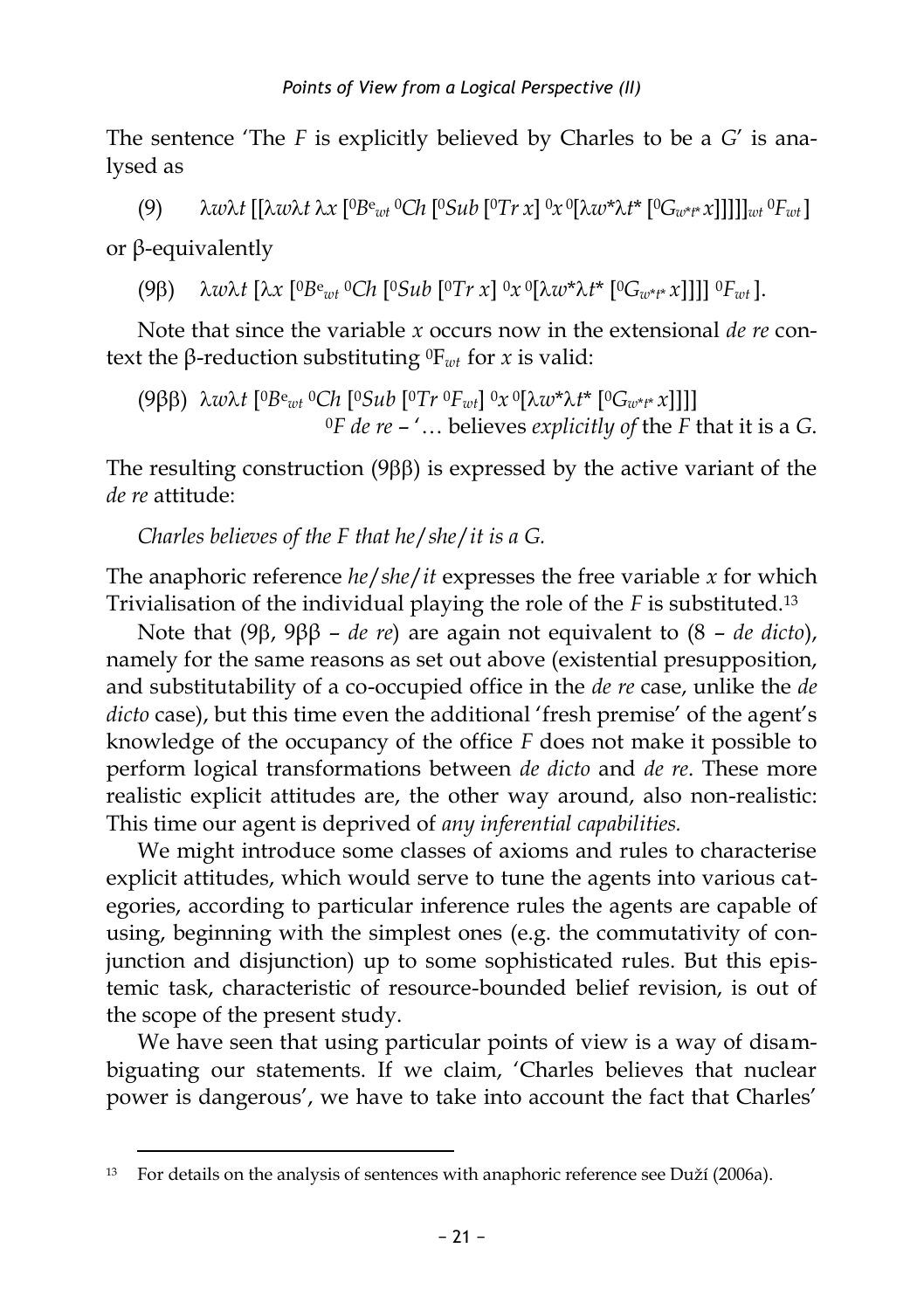belief cannot be absolute in the sense of nuclear power's being absolutely dangerous. Charles probably believes so, because he has applied the criterion of physical and chemical properties of nuclear power, or any similar viewpoint. So he actually believes that nuclear power is dangerous from the point of view of its explosive power (or any other criterion of his evaluation). The question is whether an agent can ever ascribe to the viewed object any such vague property like being dangerous absolutely. A possible conclusion might be: The agent always applies some point of view to evaluate an object using a particular criterion—thus obtaining a proposition—when arriving at his attitude to the object of his belief. The question is, however, whether the resulting proposition is referred to in a faithful, authentic way. We have shown that there are two kinds of an attitude report, namely *de dicto* and *de re*, and two ways of understanding (analyzing) them: as implicit (propositional) vs. explicit (hyperpropositional). Which of them, if any, is logically entailed by applying a particular viewpoint, and which can be taken as just being justified or explained by the viewpoint application?

At this point, a dialogue between a reporter *R* and an agent *A* might again help to elucidate our ideas:

- *R*: Do you believe that the Pope is an old man?
- *A*: No, I don't.
- *R*: Why not? Surely you know that the Pope is already over 80.
- *A*: Yes, from the point of view of age, the Pope is an old man, but from the point of view of his vitality, he is not an old man.

Now, a conclusive report on agent's attitudes to which the agent does assent can be *de dicto* only:

The agent *a* believes that the Pope is an old man from the view-point of his age, but that he is not an old man from the view point of his vitality.

Analysis *de dicto*:

$$
\lambda w \lambda t \left[ \left[ {}^{0}B^{e}_{wt} a {}^{0}[\lambda w \lambda t \left[ \left[ {}^{0}V_{wt} {}^{0}Age {}^{0}Pope_{wt} \right] = \lambda w \lambda t \left[ {}^{0}Old_{wt} {}^{0}Pope_{wt} \right] \right] \right] \wedge \right.
$$
  

$$
\left[ {}^{0}B^{e}_{wt} a {}^{0}[\lambda w \lambda t \left[ \left[ {}^{0}V_{wt} {}^{0}Vita \right] {}^{0}Pope_{wt} \right] = \lambda w \lambda t \rightarrow \left[ {}^{0}Old_{wt} {}^{0}Pope_{wt} \right] \right] \right].
$$

Here the equality =/( $\sigma_{\tau_{00}} \sigma_{\tau_{00}}$ ) is a relation between propositions. The reporter does not accuse the agent of any paradoxical belief. Due to the vagueness of an empirical property like *Old* the borderline between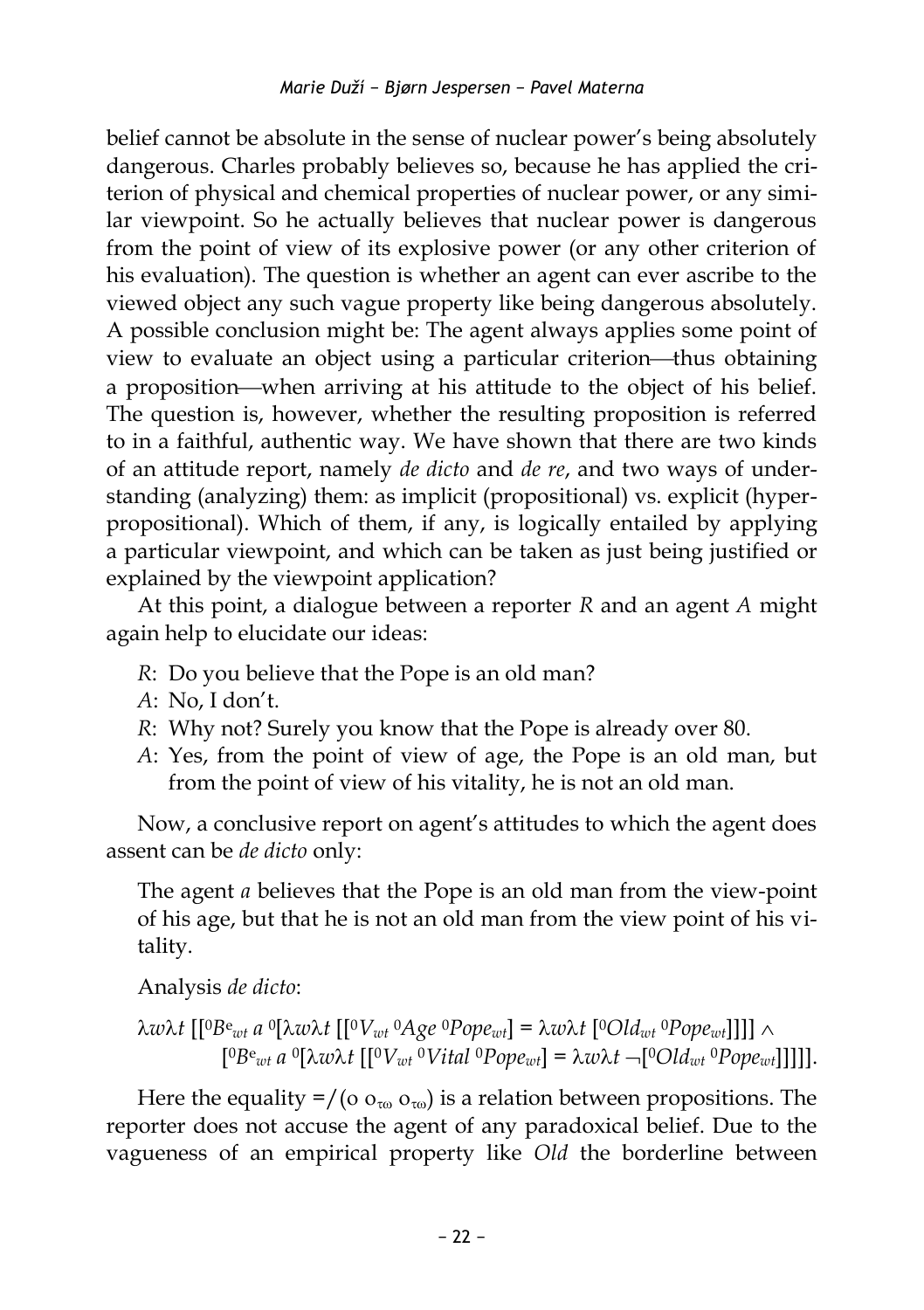a positive and a negative ascription is not sharp and can depend on a given viewpoint.

Actually, no other report of the situation would be fully adequate in this case. If there is another premise to the effect that the agent knows that Ratzinger is the Pope, the reporter might use the explicit *de re* way. If the reporter uses any other *equivalent* way, the agent does not have to assent to his report, because he only 'implicitly' knows, believes, etc., soand-so, without being explicitly aware of it. 14

There are still some other problems connected with disambiguation. Simple expressions do not have to represent simple constructions, i.e. just trivialisations of denoted properties. Moreover, empirical properties are usually to some extent vague. What does it exactly mean that somebody is old or that something is dangerous? When would we say that small tree is a shrub? These problems may be partly overcome by using an *ontological definition*, <sup>15</sup> i.e. a *complex* construction of the property in question. For instance, the property of being a cat can be defined more precisely using a biological definition: A cat is a domestic carnivorous feline, etc. But in that case there is another question as to whether this complex construction constructs exactly the property which the agent has in mind when using a simple concept. Logic, which cannot take into account psychological and pragmatic perspectives, cannot answer this question. We will deal with ontological definitions in the following Section 5.

## **5. Concepts and ontological definitions. The conceptual viewpoint**

A special case of using various points of view concerning one and the same object can be described only after explaining how our theory explicates the term *concept*.

In Materna (1998) it has been shown that set-theoretical explications of this term are connected with insurmountable difficulties. Concepts should be construed as *structured, complex* objects, something like *abstract procedures* that are encoded by expressions and identify those objects (if

<sup>14</sup> Therefore, a precise analysis of the *reasons* for particular attitudes, i.e. the analysis of applying points of view and evaluating their criteria, and properly reporting such a situation, might to some extent explicate the role of fuzzy logics.

<sup>15</sup> See Materna (1998).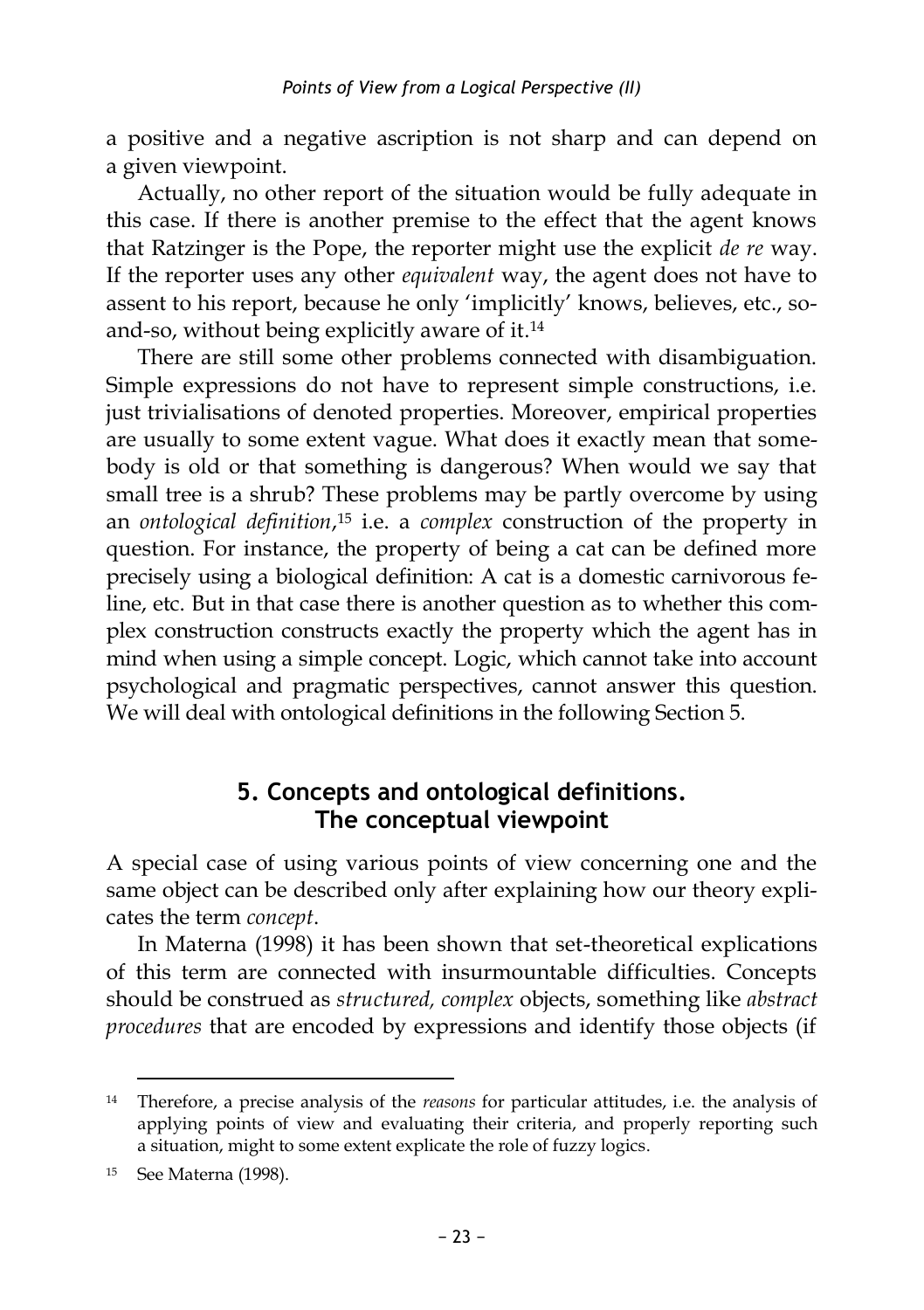any) that are denoted by these expressions; cf. the Frege-Church schema in §2. Obviously one of the best options is *construction* as defined above. Thus *concept* can be defined (roughly) as a *closed construction*, i.e., a construction that does not contain free variables.

There are some sophisticated steps that make it possible to ignore some distinctions between constructions w.r.t. the notion of *concept*. As an example consider the constructions

*x* [ <sup>0</sup>> *x* 00] *y* [ <sup>0</sup>> *y* <sup>0</sup>0]

 $\overline{a}$ 

and observe that both construct the class of positive (real) numbers. Being distinct, they all the same represent one and the same concept, they are not distinguishable from the conceptual point of view, because the procedure for arriving at the set is the same regardless of which variable is used here. 16

Let *X* be any object except a construction. The construction  $\mathbb{O}X$  will be called a *simple concept* of *X.* Finally, *conceptual systems*<sup>17</sup> are based on a set of simple concepts (*primitive concepts* of the given system) and the set of *complex concepts* that can be derived from these primitives using variables, trivialisation, composition, closure and double-execution. The types over which the variables can range in the given conceptual system are called *pre-concepts* thereof.

Now let *C* and *C*' be two *equivalent* concepts, at least one of which is not simple. Being equivalent to *C*' means that *C* identifies (constructs) the same object *o* as *C*'. This time, however, we cannot speak about a partial characterisation of *o* (the constructed object *o* is fully determined by *C* as well as by *C*'). All the same we probably feel that we are justified in saying something like, *From the viewpoint of C the object 'behaves' so and so, whereas its 'behaviour' from the viewpoint of C' is ... .*

*C* and *C*' can be non-empirical or empirical concepts. The former case is simpler. Compare the following concepts (*x, y* range over real numbers):

<sup>&</sup>lt;sup>16</sup> This does not mean that all pairs of equivalent concepts (those which construct one and the same object) would represent just one concept. Only the so-called *quasi-identical* constructions do so. Roughly, they are constructions that differ only by being unnecessarily  $\eta$ -expanded, or constructions that are  $\alpha$ -equivalent, i.e., that differ only by 'renaming' λ-bound variables. See Materna (2004).

<sup>&</sup>lt;sup>17</sup> Needless to stress that conceptual systems defined in this way differ from what Putnam has called *conceptual scheme.*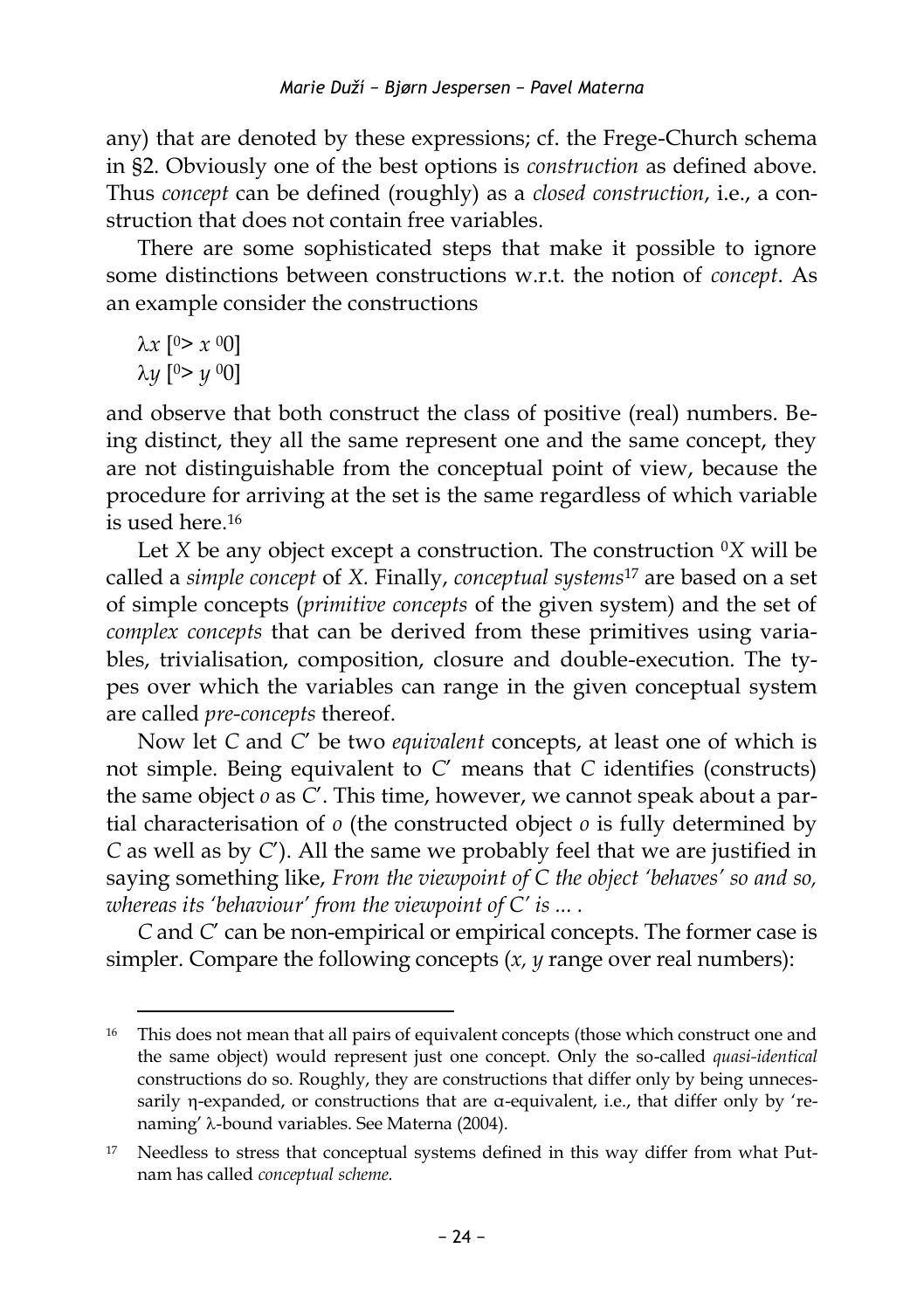*x* [ <sup>0</sup>> *x* <sup>0</sup>0], *λx* [□∃ λy [□= y [□√x]]].

Both concepts construct the set of positive real numbers. The first of them does it 'from the viewpoint of', say, ordering, the second takes into account the possibility of extracting the square root. Such cases are simple in that one can always *prove* the equivalence of the respective concepts.

More problems arise when both concepts are empirical. Then, in general, their equivalence cannot be demonstrated simply by offering a *mathematical/logical proof*. True, sometimes it is possible: when both concepts are members of the same conceptual system (i.e. determined by the same set of simple concepts) then one of them may arise through equivalent transformation, which is a matter of logic. The problematic (and more interesting) cases are those ones where the concepts belong to *distinct* conceptual systems. We can imagine the situation where one concept is a member of a conceptual system of a fragment of physics and the other one belongs to a conceptual system of some fragment of chemistry; do not forget that not only primitive concepts of both systems but also their pre-concepts, i.e., types, can differ. This would be the case, for example, if we would ask: What is *water* from the viewpoint of physics, and what is *water* from the viewpoint of chemistry?

But might such a question not be futile? Isn't the 'physically viewed' water the same object (only viewed from another 'perspective') as the 'chemically viewed' water? And what about the concept of water that underlies the expression 'water' of *ordinary* language?

To demonstrate equivalence in our example (which can be easily generalised) we would have to eliminate such cases where we would have to state either that something is water according to the 'physical definition' but not according to the 'chemical definition' or *vice versa*. If these cases were not eliminable then it would mean that there were some property, viz. *being water* some features of which are determined by one of the concepts and, maybe, some other features by the other concept; partiality of the characterisation would return, and the property *being water* would be what underlies natural language, whereas 'physical water' and 'chemical water' would be some other properties.

A special case of equivalence of empirical concepts can be stated when this equivalence is *analytical* and can be transformed to a *logical equivalence*. In terms of conceptual systems this case can be described as a transition from a conceptual system **CS** to another **CS'**, the latter being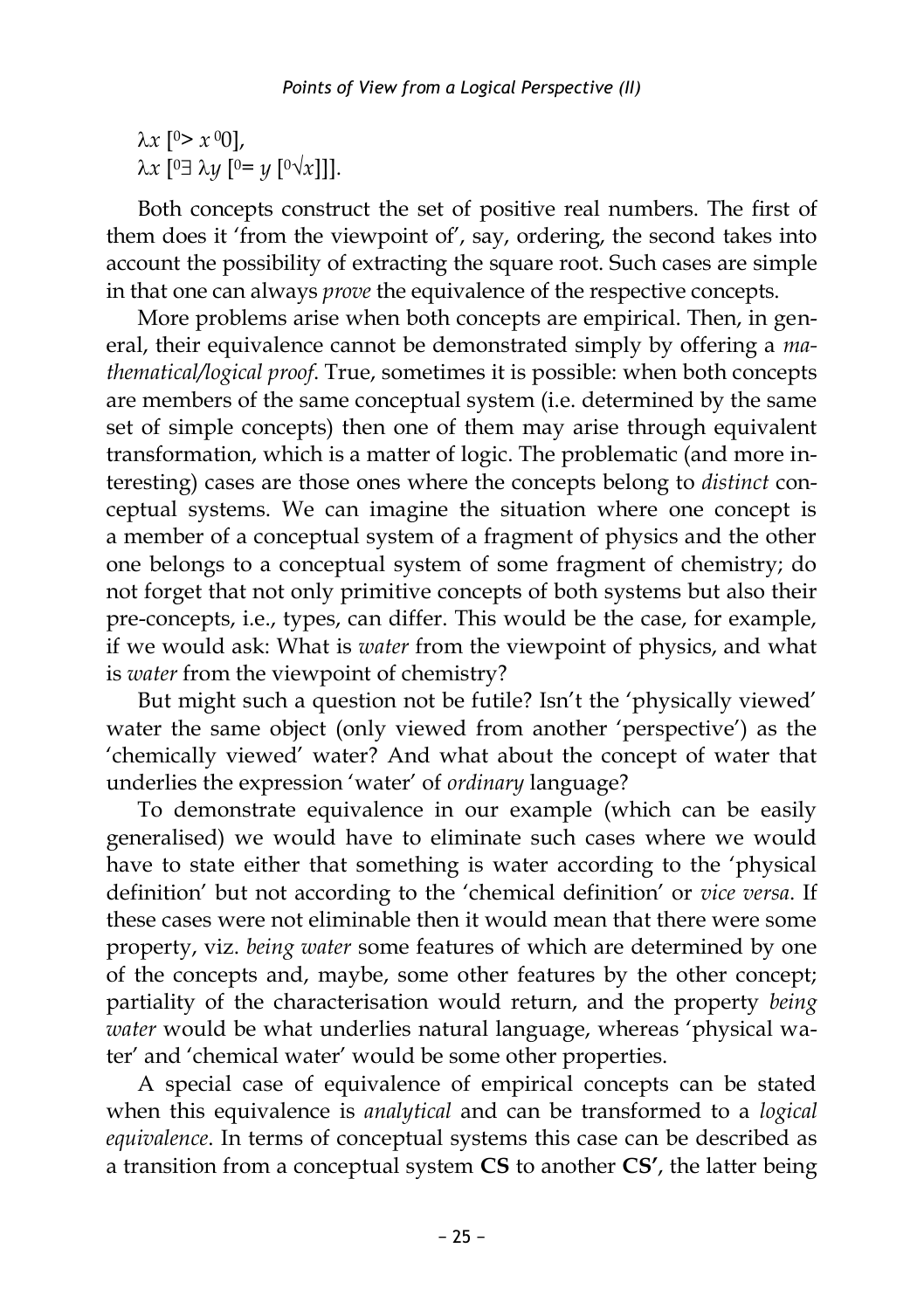a '*decomposition*' of the former.<sup>18</sup> The following example shows, *inter alia*, what is meant by decomposition.

Let the initial conceptual system contain the primitive concept <sup>0</sup>the\_father\_of (*father*/(u)<sub>*v*0</sub>). Let the 'decomposing' conceptual system contain concepts  ${}^{0}a$  parent (*parent*/( $\text{out}$ )<sub>*r*0</sub></sub>) and  ${}^{0}$ male (*male*/( $\text{out}$ )<sub>*r*0</sub></sub>) (and besides some logical concepts, among others the 'singulariser'  $\mathfrak{b}_1$ ,  $\mathfrak{t}/(\mathfrak{t}(\alpha))$ ). Compare the concepts

0 the\_father\_of

and

*wt y* [ 0 [*x* [ <sup>0</sup> [ <sup>0</sup>a\_parent*wt xy*] [0male*wt x*]]]].

Both concepts identify the same intension: to see this it is sufficient to know English. The second concept makes explicit the requisites of this intension. Therefore it is the second concept (not the first!) that makes it possible to *logically prove* that the sentence 'Every father is a man' is a logical tautology. 19

What connects this example with the problem of *distinct points of view of one and the same object*? The object in question is here the individual role *the father of X*. Can we say that by using the system where the respective concept is primitive we apply another viewpoint on this role than by using the above decomposition of the former system? In a sense we can: in the former case no special viewpoint, no special 'perspective' is assumed (this is always the case when simple concepts are used); in the latter case the viewpoint is given by the attributes *being a relative* (whose one value is *being a parent*) and *sex/gender* (whose one value is *male*).

Also in such cases, i.e., in the cases of viewpoints given by conceptual distinction, the scheme of the type(s) of *point of view* can be preserved, this time in the extensional version:

 $V/(O_{\tau\alpha} \alpha \beta)$ ,

where  $\alpha$ , the type of the criterion, is the set of attributes the constructions of which are members of the content of the given concept. In our example we could perhaps write schematically

<sup>18</sup> For details see Materna (2004).

<sup>19</sup> So decomposition is to make explicit some constructions needed for particular inferences.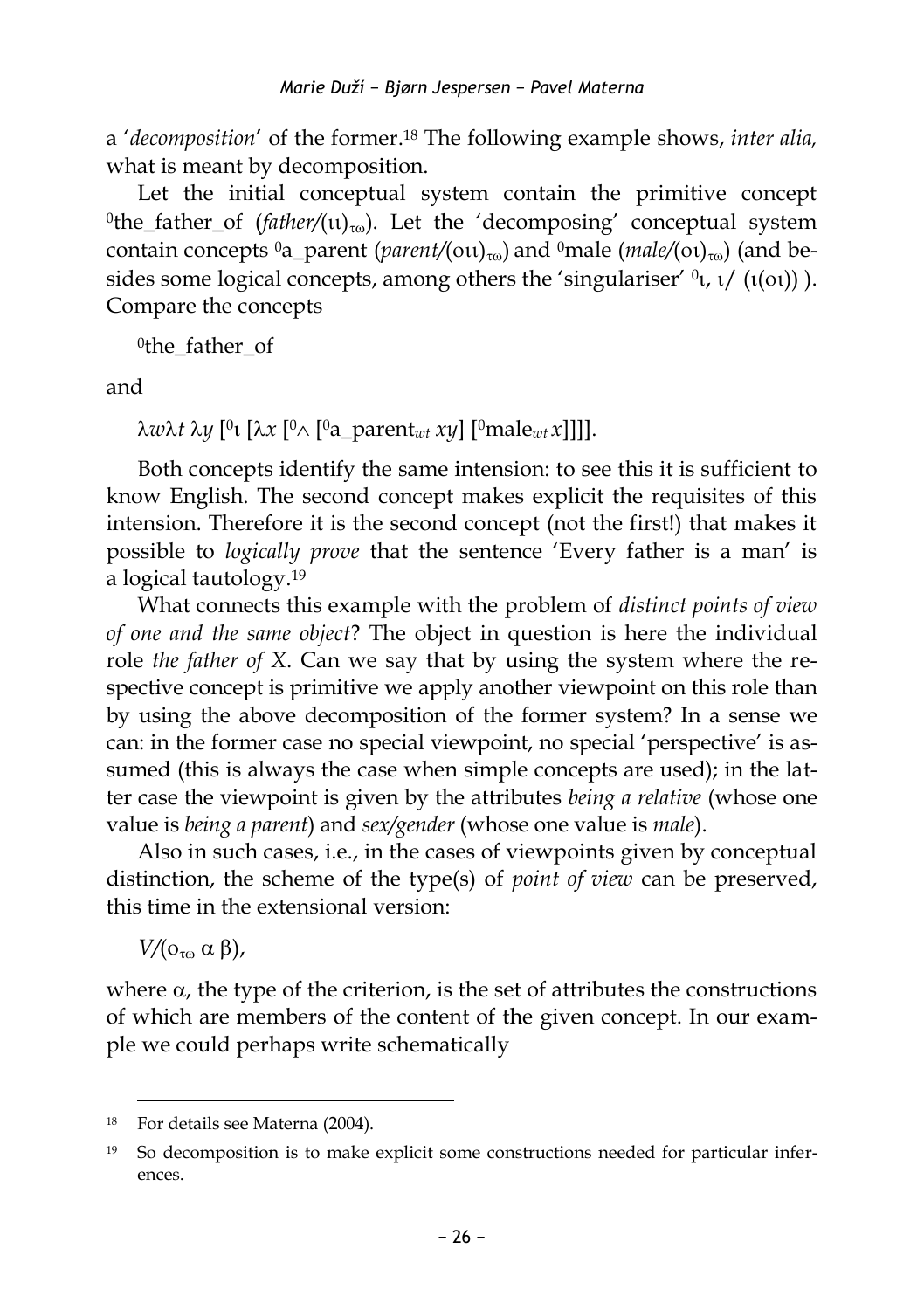$[°V]$  the-father-of] (the first case)

and

 $[°V$  {relative, sex} the-father-of] (the second case).

The resulting proposition in this second case is *The father of X is a male parent of X.* The first case does not lead to any proposition, as the set of attributes (the criterion of evaluation might consist of) is empty.

We have seen that the trivialisation of an object *X*, i.e. 0*X*, delivers immediately *X* without any perspective. Hence we cannot logically deduce any non-trivial consequences from analyses using trivialisations of the denoted objects. For instance, from  $[{}^{0}P$ *rime*  ${}^{0}7]$ , where  $P$ *rime*/( $o\tau$ ) is the set of prime numbers, no interesting consequences can be inferred. But if we know what 'prime' means, we also know that the following arguments are valid:

7 is a prime number. Hence 7 is divisible by 1 and 7 only. Hence 7 is not divisible by 2, or by 3, or by 5, etc.

This means that a simple expression E is usually not connected with the trivialisation of the object *O* that E denotes, but that a *complex concept*  that identifies the object *O* is assigned to E as its meaning. Therefore we define:

Each complex nonempty concept *C* is an *ontological definition* of the object *O* constructed by *C* (read: *concept C defines the object O*).

*Example*:

An ontological definition of (the class of) prime numbers/( $\sigma\tau$ ) is:

 $\lambda x$  [[<sup>o</sup>Nat *x*]  $\wedge$  [<sup>o</sup>Card  $\lambda y$  [[<sup>o</sup>Nat *y*]  $\wedge$  [<sup>o</sup>Div *x y*]]] = <sup>o</sup>2]

(Here: Nat/( $\sigma\tau$ ) is the class of natural numbers, Card/( $\tau$  ( $\sigma\tau$ )) is the function *number of elements*, Div/( $\sigma$ τ) is the numerical relation *being divisible by*.)

This is not the common way of using the term 'definition'; there is no *definiendum* and *definiens*. By a 'definition' we usually understand the following schema:

Expression  $E_1$  (*definiendum*) =  $d_f$  expression  $E_2$  (*definiens*).

From the logical point of view, this is a *linguistic definition*. It associates expression  $E_1$  (which is usually, but not necessarily, a simple expres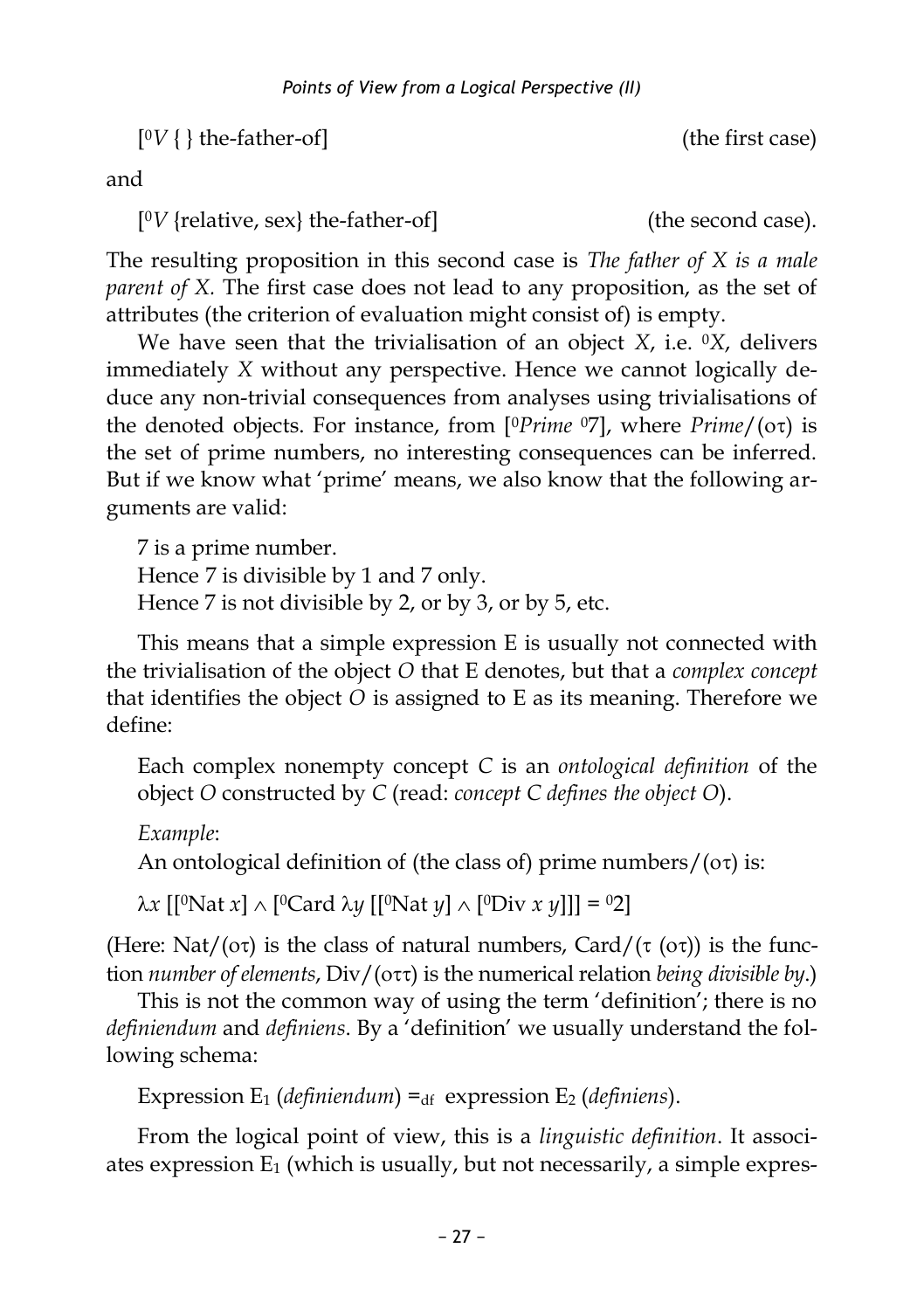sion that has not been used in the language so far) with the meaning of the expression  $E_2$ .

*Examples*: Primes  $=_{df}$  Numbers that have exactly two factors Cat  $=$ <sub>df</sub> Domestic carnivorous animal, a feline, ... The father of  $=_{df}$  the male parent of Bachelor  $=$ <sub>46</sub> an unmarried man

Note that ontological definitions do not obey the schema of *definiendum = definiens*; they are not definitions of terms (i.e. meaning assignments), but of objects. Hence ontological definitions are prior to linguistic ones. An ontological definition does not assign a meaning to an expression. Instead it defines a particular kind of object and does so by circumscribing a concept that identifies the object. At the same time, concepts are the senses of expressions. In other words, linguistic definition assigns a (new) meaning to  $E_1$ , namely the ontological definition of the object denoted by E2, i.e., it makes the two expressions *synonymous* on the basis of linguistic convention.

Using a conceptual system  $C$  in which  $\Omega$ <sup>0</sup>prime is a primitive concept and which does not contain any of the simple concepts  $^0$ Div or  $^0$ Card as primitive, we could not use the above ontological definition of primes. But in this case we certainly do understand 'prime' just in the sense of this definition, which means that we use some more decomposed conceptual system C' (containing, at least, 0Nat, 0Div and 0Card). Of course, a deeper decomposition is still possible, which would, for instance, enable us to define the set of natural numbers on the basis of, say, the Peano axioms. Thus simple expressions often do not express primitive concepts (i.e., trivialisations of the denoted object) of a given conceptual system, but *complex concepts* composed of simpler primitive concepts of a finer decomposed conceptual system*,* see also Materna (2004).

An *a priori* discipline, logic, cannot substitute the role of empirical disciplines, like linguistics, biology, physics, etc. Hence logic cannot provide, e.g., an ontological definition of the property of being a cat, nor can it decide whether the respective definition is 'correct' in the sense of identifying exactly the same property as the one which is understood by 'cat' in a natural language such as English. Nor can logic impose pragmatic features and decide which conceptual system an agent has used.

Instead, one of the tasks of logic is to build up particular logical (axiomatic) theories. If a set of ontological definitions is furnished by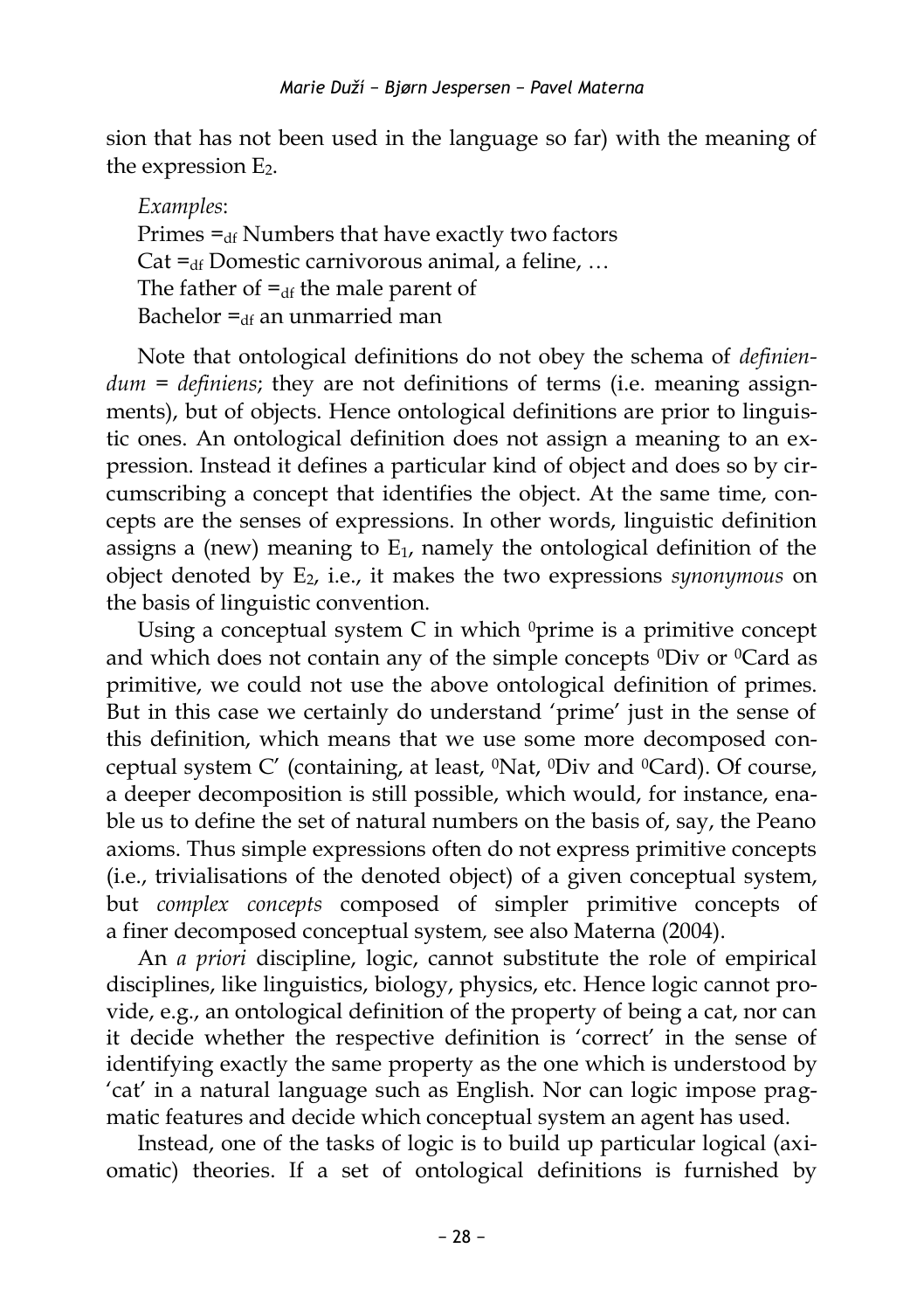a linguist (or biologist, physicist, etc), logic provides rules of inference enabling us to deduce logical consequences of these definitions (axioms). Hence having particular ontological (and linguistic) definitions at our disposal, we can look at primes, cats, water, etc. from particular (mathematical, biological, physical, etc) points of view; this time we can obtain either a partial characterisation or even a total characterisation of a given intension/extension.

| Marie Duží               | Bjørn Jespersen                | Pavel Materna                |
|--------------------------|--------------------------------|------------------------------|
| Katedra informatiky FEI  | Delft University               | Filosofický ústav            |
| VŠB-Technická universita | of Technology                  | Akademie věd České republiky |
| 17. listopadu 15         | Julianalaan 134                | Jilská 1                     |
| 708 00 Ostrava-Poruba    | 2628 BL Delft                  | 110 00 Praha 1               |
| Česká republika          | The Netherlands                | Česká republika              |
| marie.duzi@vsb.cz        | b.t.f.jespersen@tbm.tudelft.nl | materna@lorien.site.cas.cz   |

#### ACKNOWLEDGEMENTS

This work has been supported by the following grant projects: GACR 401/07/0451 "Semantisation of pragmatics" (Duží, Materna). 1ET101940420 "Logic and Artificial Intelligence for multi-agent systems" supported by the program "Information Society" of the Czech Academy of Sciences (Duží).

#### **REFERENCES**

- ALMOG, J. PERRY, J. WETTSTEIN, H. (eds.) (1989): *Themes from Kaplan*. Oxford University Press.
- BOLZANO, B. (1837): *Wissenschaftslehre*. Sulzbach.
- CARNAP, R. (1947): *Meaning and Necessity*. Chicago UP.
- CARNAP, R. (1962): *Logical Foundations of Probability*. Chicago UP.
- CASARI, E. (1992): An Interpretation of Some Ontological and Semantical Notions in Bolzano's Logic. In: George (ed.) 1992, 55 – 105.
- CHILDERS, T. (ed.) (2000): *The Logica Yearbook 1999*. Prague: Filosofia.
- CHURCH, A. (1954): Intensional Isomorphism and Identity of Belief. *Philosophical Studies* 5, 65 – 73.
- CRESSWELL, M. J. (1978): Prepositions and Points of View. *Linguistics and Philosophy*  $2, 1 - 41.$
- CRESSWELL, M. J. (1985): *Structured Meanings.* Cambridge (Mass.): MIT Press.
- DUŽÍ, M. (1993): Frege, Notional Attitudes, and the Problem of Polymorphism. In: Max, I. – Stelzner, W. (eds.): *Logik und Mathematik*. Frege-Kolloquium Jena 1993. Berlin: de Gruyter, 314 – 323.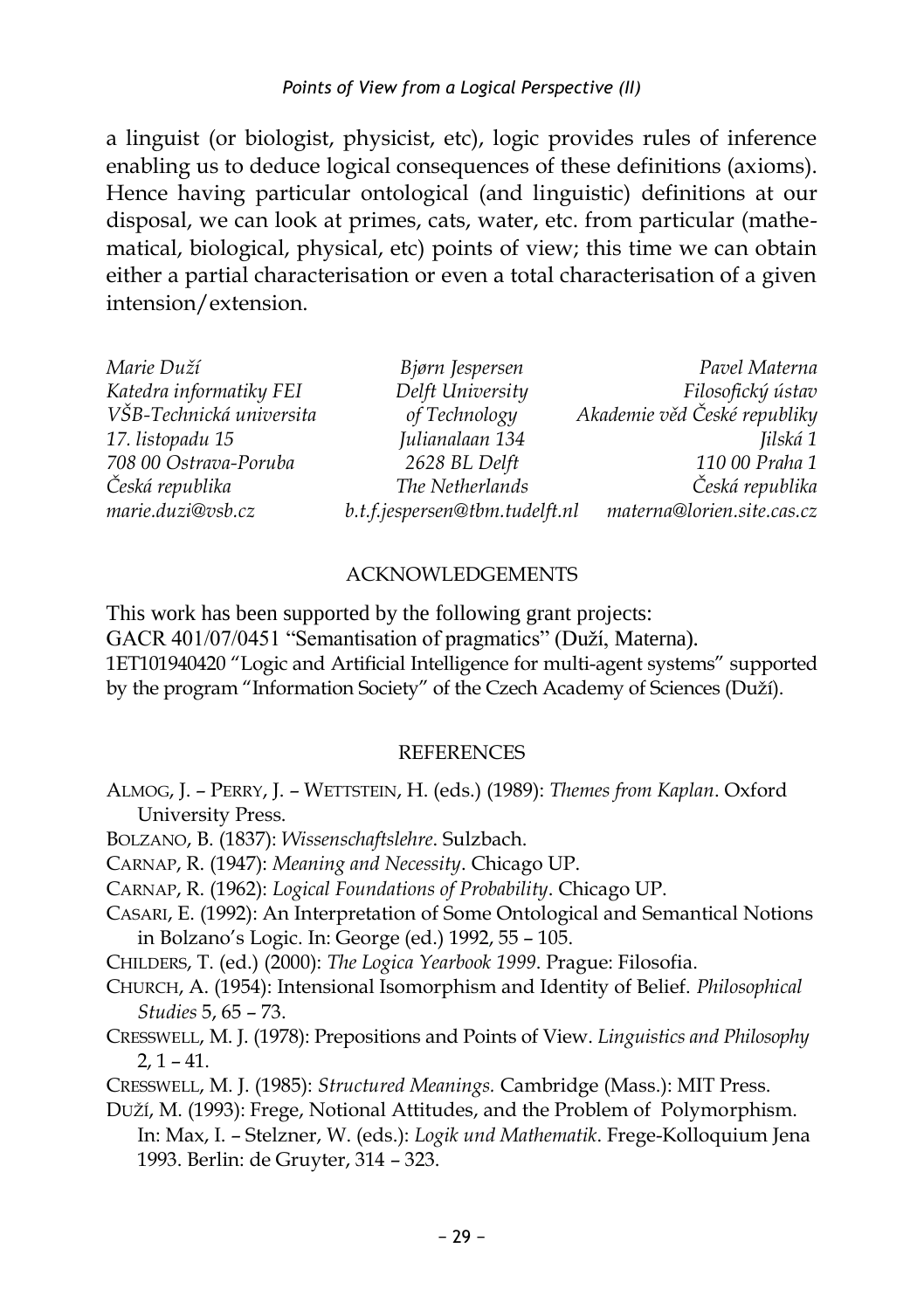- DUŽÍ, M. (2000): Existential Quantification into Intentional Contexts. In: Childers (ed.) 2000, 258 – 272.
- DUŽÍ, M. (2001): *Logical Foundations of Conceptual Modelling*. Habilitation thesis. Retrievable at: http://www.cs.vsb.cz/duzi/
- DUŽÍ, M. (2004): Intensional Logic and the Irreducible Contrast between *De Dicto* and *De Re*. *ProFil* 5, 1 – 34. Retrievable at

[http://profil.muni.cz/01\\_2004/duzi\\_de\\_dicto\\_de\\_re.pdf](http://profil.muni.cz/01_2004/duzi_de_dicto_de_re.pdf)

- DUŽÍ, M. (2006): Hledání a nalézání. *Organon F* XIII, 189 206.
- DUŽÍ, [M.](http://www.cs.vsb.cz/duzi) (2006a): Anafora a význam. In: *Jazyk z pohľadu sémantiky a filozofie vedy*. *Organon F* (příloha), 99 – 136.
- FOLEY, R. (1986): Is It Possible to Have Contradictory Belief? *Midwest Studies in Philosophy* X, 327 – 355.

FREGE, G. (1884): *Die Grundlagen der Arithmetik*. Breslau: W. Koebner.

- GEORGE, R. (ed.) (1992): *Bolzano's Wissenschaftslehre* 1837 1987. Florence: Leo S. Olschki.
- HAUTAMÄKI, A. (1986): *Points of View and their Logical Analysis*. Acta Philosophica Fennica 41, Helsinki.
- JESPERSEN, B. (2001): Ortcutt, Oedipus and Other Puzzles *De Re*. In: Majer (ed.) 2001, 175 – 192.
- JESPERSEN, B. (2002): Why the Tuple Theory of Structured Propositions Isn't a Theory of Structured Propositions. *Philosophia* 31, Nos. 1 – 2, 171 – 183.
- JESPERSEN, B. MATERNA, P. (2002): Are Wooden Tables Necessarily Wooden? Intensional Essentialism versus Metaphysical Modality. *Acta Analytica* 17, No. 28, 115 – 150.
- MAJER, O. (ed.) (2001): *The Logica Yearbook 2000*. Prague: Filosofia.
- MARSCH, R. (ed.) (1956): *Logic and Knowledge*. Essays 1901-1950. London: George Allen & Unwin, Ltd., New York: The MacMillan Company.
- MATERNA, P. (1997): Rules of Existential Quantification into 'Intensional Contexts'. *Studia Logica* 3, Vol. 59, 331 – 343.
- MATERNA, P. (1998): *Concepts and Objects*. Acta Philosophica Fennica Vol. 63, Helsinki.
- MATERNA, P. (2000): Simple Concepts and Simple Expressions. In: Childers (ed.) 2000, 245 – 257.
- MATERNA, P. (2004): *Conceptual Systems.* Berlin: Logos Verlag.
- MATERNA, P. DUŽÍ, M. (2005): Parmenides Principle. *Philosophia* 32, Nos. 1 4, 155 – 180.
- MÜLLER, J. (2006): *TIL language for Jade*. Retrievable a[t http://labis.vsb.cz/.](http://labis.vsb.cz/)

MÜLLER, J. (2006a): Transparent Intensional Logic and Multiagent Systems. Paper presented at the International MultiConference of Engineers and Computer Scientists 2006, Hong Kong, June 2006. Retrievable at <http://www.iaeng.org/IMECS2006/IWCS2006.html> .

RUSSELL, B. (1956): The Philosophy of Logical Atomism. In: Marsch (ed.) 1956, 177 – 281.